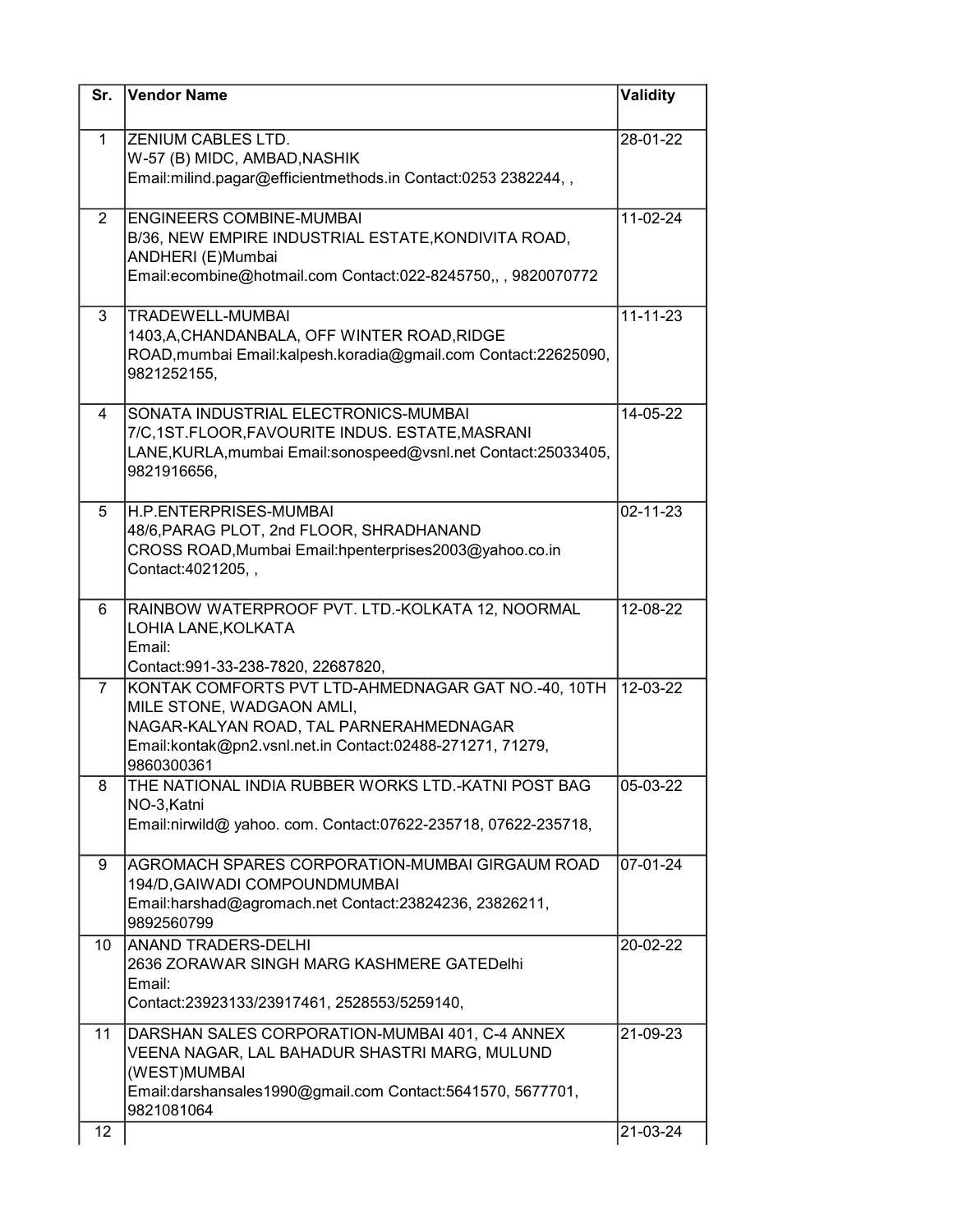| BOMBAY INDUSTRIES-MUMBAI 15, SION BANDRA LINK ROAD,<br>KALA KILA, DHARAVI, MUMBAI<br>Email:bombayindus@yahoo.co.in Contact:476933,,                                                                                                                       |          |
|-----------------------------------------------------------------------------------------------------------------------------------------------------------------------------------------------------------------------------------------------------------|----------|
| 13 PRECISION ELECTRONICS INSTRUMENTS AND COMPONENTS-<br><b>MUMBAI</b><br>20, SAMROZ INDUSTRIAL ESTATE, RAM MANDIR RD.,<br>GOREGAON (W), Mumbai<br>Email:prelinco@gmail.com<br>Contact:022-26763608, 9619899640, 9619899640                                | 28-01-24 |
| 14 SHREE ENGINEERING WORKS-OSMANABAD "BHAGIRTHI<br>NIWAS", SAMATA COLONY, Osmanabad<br>Email:anagha p@hotmail.com Contact:02472-222159,, 9423734936                                                                                                       | 03-03-23 |
| 15 USHA INDUSTRIES-NEW DELHI<br>B-257, NARAINA INDUSTRIAL AREA PHASE-INew Delhi<br>Email:dharambir @ hotmail.com/ and dbir @del3. Contact:011-<br>25797726,,                                                                                              | 26-01-23 |
| 16 SAI INDUSTRIAL ALLIANCES PRIVATE LIMITED- MUMBAI<br>5019 BHANDUP INDUSTRIAL EASTATE PANNALAL COMPOUND L<br><b>B S MARG BHANDUP (W)MUMBAI</b><br>Email:anagha@saiapl.com Contact:912225962000, , 8897000906                                             | 30-01-22 |
| 17 JAINEX LIMITED-MUMBAI.<br>405& 406, SHARDA CHAMBRS, 4TH FLOOR, SIR VITTHALDAS<br>THACKERSEY MARG, NEW MARINE LINES, MUMBAI<br>Email:engineering@jainexgroup.com Contact:912222013728,<br>22013729, 9702887131                                          | 02-12-23 |
| 18 ENHANSAFE INDIA PRIVATE LIMITED-PUNE<br>3, ACROPOLIS, OPP. AUNDH ITI INSTITUTE, AUNDH, PUNE-<br>411007.Pune<br>Email:info@enhansafe.com<br>Contact:020-25886131, 020-25534885, 9011616169                                                              | 09-07-22 |
| 19 HEMANT TRADING COMPANY PRIVATE LIMITED- MUMBAI<br>22 ANANT BUILDING, 217 PRINCESS STREET, MUMBAI<br>Email:basantdeora@gmail.com Contact:02228804693, 02228445161,<br>9322226453                                                                        | 31-01-22 |
| 20 RIVER ENGINEERING PVT LTD-NOIDA<br>54-55, Toy City, Ecotech - III, Greater Noida, Gautam Budh<br>Nagar, Noida<br>Email:marketing@riverengg.com Contact:+91-120-6749910,,                                                                               | 24-11-22 |
| 21 ADITYA INDUSTRIES-THANE<br>PLOT NO. W-10B, ANAND NAGAR, ADDL. M.I.D.C., NEAR<br>KRISHNA PALACE HOTEL, AMBERNATH [E]<br>-421506. DISTRICT THANE. MAHARASHTRA.THANE<br>Email:fredysonsmumbai@gmail.com<br>Contact:0251-2620028, 0251-2620028, 9324374860 | 17-07-22 |
| 22 KREEPA STEEL INDUSTRIES-NASHIK<br>PLOT NO D8, MIDC, SATPUR, NASHIKNASHIK                                                                                                                                                                               | 17-08-21 |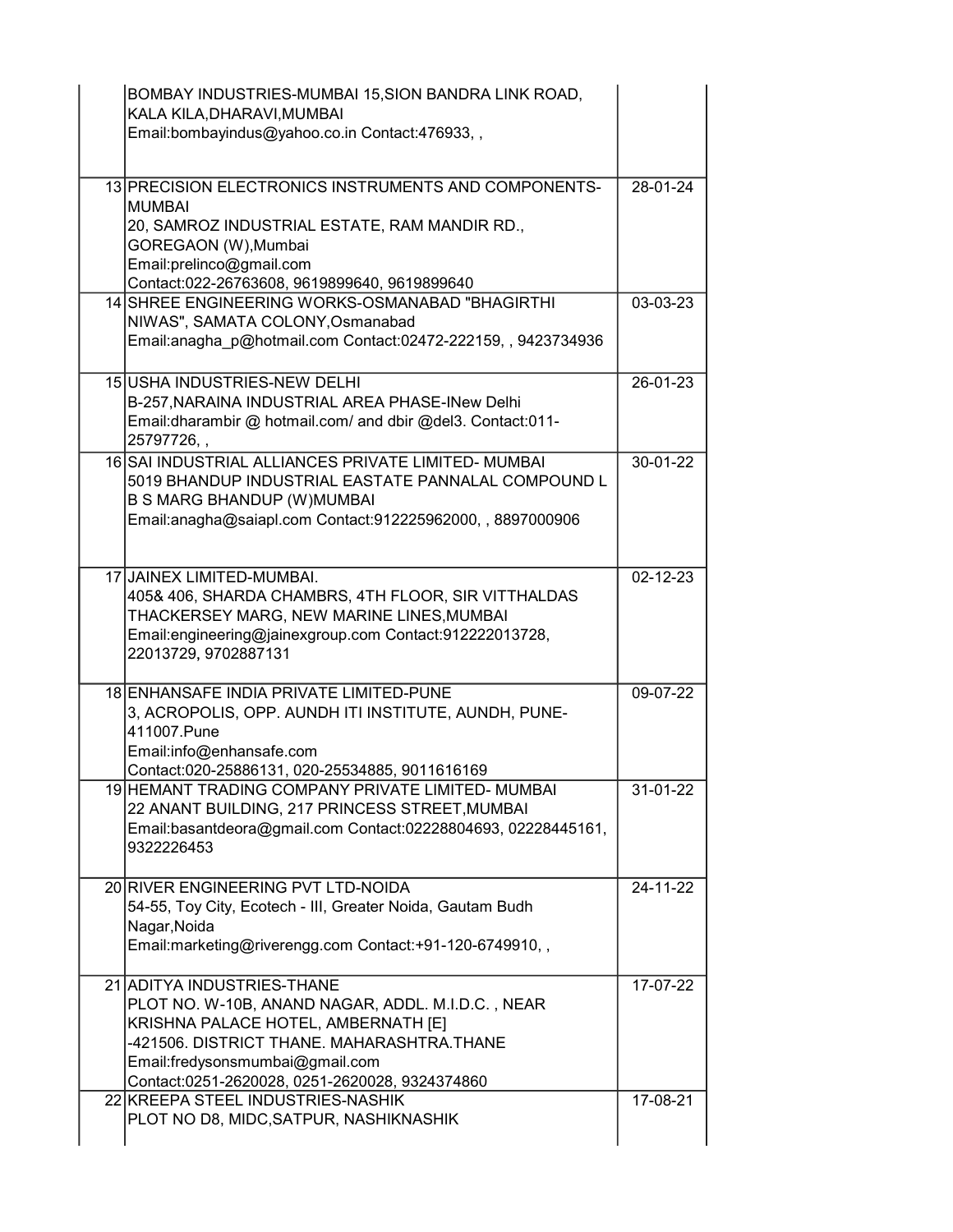|    | Email:aniketk@kreepa.co.in Contact:0253 2364502, , 917774081175                                                                                                                                                           |                |
|----|---------------------------------------------------------------------------------------------------------------------------------------------------------------------------------------------------------------------------|----------------|
|    | 23 R K ENGINEERING CORPORATION-MUMBAI 124, NARAYAN<br>DHURU STREET, Mumbai<br>Email:info@rkec.in                                                                                                                          | 03-02-24       |
|    | Contact:02223438667, 23436273, 9821034555                                                                                                                                                                                 |                |
|    | 24 KOTHARI CABLES-SOLAPUR<br>B21, MIDC Chincholi, Tal Mohol, Dist. Solapur, Solapur<br>Email:ajinkya.bhosale@kotharigroupindia.com Contact:02172357999,<br>02172721490, 919765550540                                      | 11-01-22       |
|    | 25 SUPER HOZE INDUSTRIES PRIVATE LIMITED-SOLAN C-25<br>STELLAR IT PARK OFFICE SPACE No. 2,3, 4th FLOOR TOWER II<br>SECTOR-62NOIDA<br>Email:contact@super-hoze.com Contact:09816691906, 0120-<br>4854000, 919311137311     | $22 - 11 - 23$ |
|    | 26 M A ENTERPRISE-MUMBAI<br>REKAB TOWER, `C" WING, 1ST FLOOR, FLAT NO. 14,<br>E.S. PATANWALA MARG, Mumbai Email:<br>Contact: 23751009,,                                                                                   | 15-02-24       |
|    | 27 STEEL TUBES-MUMBAI<br>SUKH SAGAR APARTMENT, A, WING, GROUND FLOOR, ROOM<br>NO-1, NEW MILL ROAD, BEHIND JANSEVA MOTOR TRAINING<br>SCHOOL, KURLA (W), MUMBAI<br>Email:irfan_afroz@yahoo.com Contact:3725048, 9322822625, | 06-03-22       |
|    | 28 SAP ENGINEERING-MUMBAI<br>A/5, ASLAM COMPOUND, OPP. MANOJ KUMAR STUDIO, SHREE<br>NAGAR, SAKI-VIHAR ROAD, SAKINAKA, MUMBAI<br>Email:sap engg@ rediffmail,com Contact:28471182, 28477291,                                | 17-12-23       |
|    | 29 S.P. ENTERPRISES-MUMBAI<br>VAIBHAV CHS, A-7/401, ANAND NAGAR, DAHISAR [EAST]MB<br>68.Mumbai<br>Email:<br>Contact:28482823, 9833279921, 9820860333                                                                      | 21-03-24       |
|    | 30 ESTEEM GASES PVT.LTD.-NAVI MUMBAI<br>E-3&4, MIDC PREMISES, PFIZER ROAD, TURBHE<br>NAKA, navi mumbai Email: esteemgases@hotmail.com<br>Contact:7615122, 7683214, 9322275455                                             | 08-07-23       |
|    | 31 BAJERIA INDUSTRIES-MUMBAI 103, Dr. MASCARENHAS ROAD,<br>POST BOX.NO.16239, MAZGAON, MUMBAI<br>Email:bajeria@vsnl.com Contact:23723727, 23728581, 9323072866                                                            | 07-10-23       |
|    | 32 VINOD STATIONERS AND XEROX-MUMBAI<br>SHOP NO. 1, NATIONAL HOUSE, 27, RAGHUNATH DADAJI<br>STREET, NR. HANDLOOM HOUSE, FORT, Mumbai<br>Email: vinodstationers4@gmail.com Contact: 22651298, 22655996,                    | 12-03-22       |
| 33 |                                                                                                                                                                                                                           | 21-05-22       |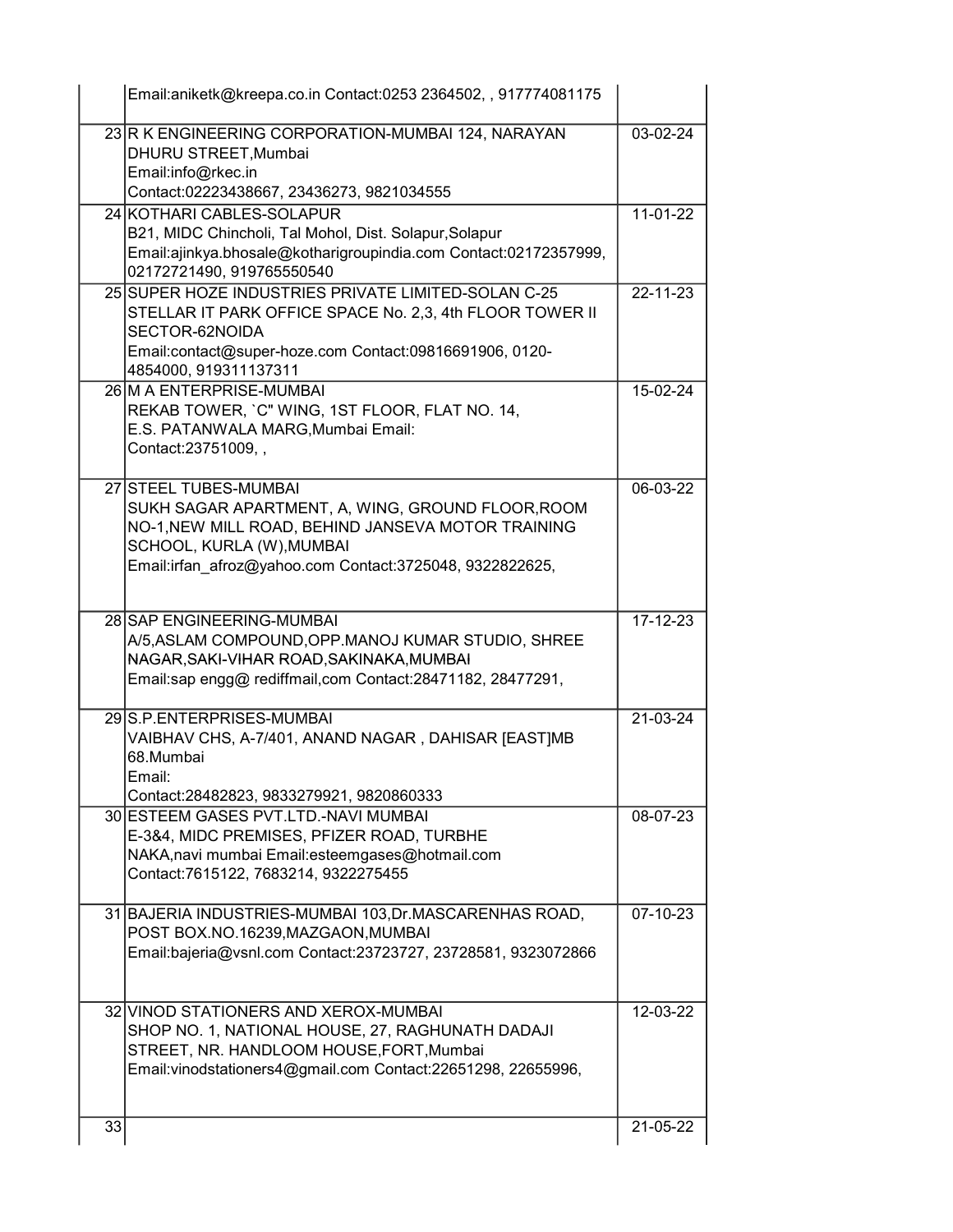| EPP COMPOSITES PVT. LTD.-RAJKOT<br>PLOT NO.2646, KRANTI GATE MAIN ROAD, GIDC LODHIKA<br>INDUSTRIAL ESTATE, KALAWAD ROAD, METODA, RAJKOT<br>Email:info@atikagroup.com Contact:2827-287059-60-61,,                         |                |
|--------------------------------------------------------------------------------------------------------------------------------------------------------------------------------------------------------------------------|----------------|
| 34 V.M.ENTERPRISES-MUMBAI<br>PLOT NO.94, C/D, CHARKOP INDUSTRIAL ESTATE, KANDIVALI<br>(W), Mumbai<br>Email: vmenterprises 3@gmail.com Contact: 23426777, 66153938,                                                       | 12-08-22       |
| 35 THE MOTWANE MANUFACTURING COMPANY PRIVATE LIMITED-<br><b>NASHIK ROAD</b><br>GYAN BAUG, MOTWANE ROAD, NASIK ROAD, Nashik<br>Road Email:mumbai@motwane.com<br>Contact:0253-2463752, 0253-2463753,                       | $03 - 12 - 23$ |
| 36 SPECIAL STEEL WIRE ROPES LIMITED-Mumbai 703, SAMARPAN<br>COMPLEX, NEW LINK ROAD, OPP. SOLITAIRE PARK, ANDHRI<br>(EAST)Mumbai<br>Email:mail@specialsteel.co.in Contact:7738393088, 773839399,<br>7738393099            | 16-09-22       |
| 37 MOHINDRA ENTERPRISES-JALANDHAR OPP- GAUSHALA TANDA<br><b>ROADJALANDHAR</b><br>Email:mohindraenterprises@gmail.com Contact:0181-5087405, 0181-<br>2294213, 9855961934                                                  | 17-09-21       |
| 38 STARWIN PERFECT MANUFACTURING COMPANY PRIVATE<br>LIMITED-VALSAD<br>310/310 A SARDAR GRIHA BLDG 3rd FLOOR 198, L.T. MARG<br><b>CRAWFORD MARKETMumbai</b><br>Email:PERFECTSTARWIN@GMAIL.COM<br>Contact:91, , 9820004630 | 16-02-24       |
| 39 AGRAWAL ROUND ROLLING MILLS LTD-RAIPUR<br>G.E ROAD TATIBANDH RAIPUR 492099RAIPUR<br>Email:agrawal round@yahoo.com Contact:919329326010, 0771<br>4038804, 9329126003                                                   | 26-05-22       |
| 40 VISHAL ARTS SIGN AND GRAPHICS PVT LTD-MUMBAI 217,<br>ANANDRAJ INDL. ESTATE, BEHIND ASIA PAINTS, SONAPUR<br>LANE, L.N.S. ROAD, BHANDUPMUMBAI<br>Email: vishalp@vishalarts.com Contact: +91-22-25663291,,               | 05-12-22       |
| 41 PRECISION FABRICATING WORKS-HOWRAH Ichapur H.I.T. Road<br>SEALDANGA SANTRAGACHI<br>HOWRAHHowrah Email:precisionfabworks@gmail.com<br>Contact:910339830077219,, 28497593                                               | 15-10-21       |
| 42 JDIANM LIGHTING PVT. LTD.-MUMBAI. PLOT NO. 6/7 GOLANI<br>COMPLEX, AGARWAL<br>HOSPITALROAD, WALIA VASAI [E], DIST.PALGHAR<br>Email:lights.jdm@gmail.com<br>Contact:917066017123, 917066353300, 9820633330              | 10-06-22       |
| 43 FRANCIS KLEIN AND CO. PRIVATE LIMITED-KOLKATA 32,<br>CHOWRINGHEE ROAD, OM TOWERS, 7TH FLOOR, FLAT-701-<br>702, KOLKATA-700071.KOLKATA                                                                                 | 04-09-21       |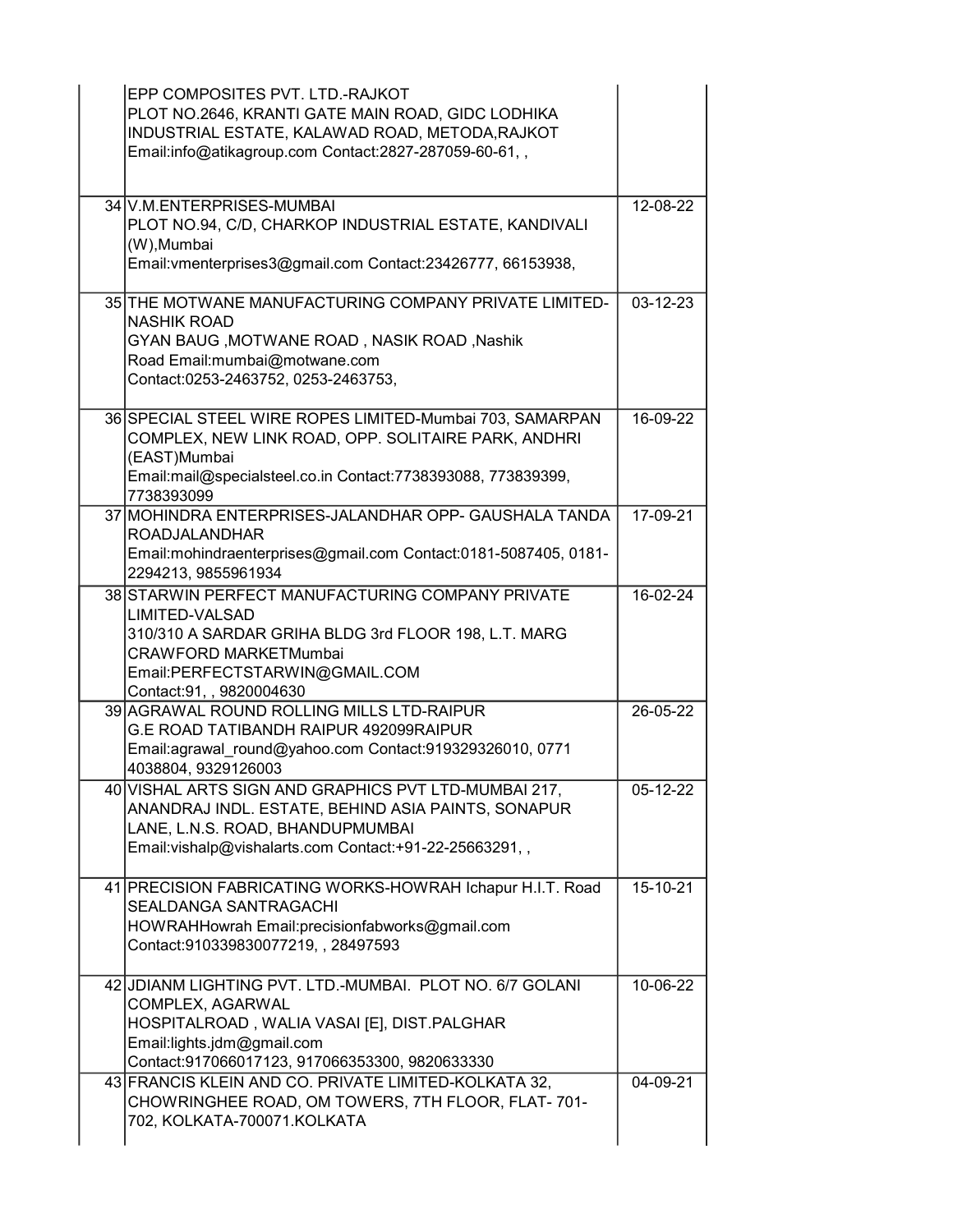|  | Email:fkieinbom@francisklein.in Contact:91332171927,,<br>09324515282                                                                                                                                           |                |
|--|----------------------------------------------------------------------------------------------------------------------------------------------------------------------------------------------------------------|----------------|
|  | 44 BALAJI RUBBER FACTORY-PUNE<br>54/31, D - II Block, MIDC ChincwadPunePune<br>Email:balajirubberfactory@gmail.com Contact:9146771309,<br>9820805605, 8888868517                                               | 25-03-22       |
|  | 45 OTIC HEARING SOLUTIONS PRIVATE LIMITED-NAVI MUMBAI<br>706/707, Sai Sangam, 7th Floor, Section 15, Plot No 85, CBD<br>BelapurNavi Mumbai Email:implants@oticonindia.com<br>Contact:912227564481, 2227564483, | 29-03-24       |
|  | 46 PAYAL GAS COMPANY-JALGAON<br>Shree Vallabh Natwar TheatreJalgaon<br>Email:ceo@manpreetfoods.com Contact:2572228204, 91 257<br>2225304, 8600199991                                                           | 26-08-22       |
|  | 47 DAANISH ELECTRICALS AND SALES PRIVATE LIMITED-MUMBAI<br>Plot no 247, Dharavi main road, DharaviMumbai<br>Email:dscelectric@rediffmail.com<br>Contact: 91, 022 24018509, 9821882566                          | 13-01-23       |
|  | 48 SANDOZ METALS INDIA-MUMBAI<br>63 1st CARPENTER STREET CORNER NANUBHAI DESAI ROAD<br>NEAR C.P. TANKmumbai<br>Email:sdz@vsnl.com<br>Contact:022 23867351, 66363114,                                           | 22-12-22       |
|  | 49 UNITED FILTERS-PUNE<br>SR. NO. 164, UNITED HOUSE, NEAR SHRINATH WAREHOUSEING,<br>FURSUNGHI GAON ROAD, FURSUNGHIPUNE<br>Email: unitedfilters@vsnl.net Contact: 26980015,,                                    | $01 - 12 - 22$ |
|  | 50 BANKE BEHARI CHEMICALS PVT LTD-LUCKNOW<br>D 12 Sarojini Nagar Industrial Area Kanpur RoadLucknow<br>Email:bankebehari@gmail.com<br>Contact:05222476001,,9838203121                                          | 12-05-24       |
|  | 51 AVON STEEL-MUMBAI<br>105, NANUBHAI DESAI ROAD, SHOP NO 101 JEEVAN BHAVAN<br><b>NEAR ALANKAR CINEMAMUMBAI</b><br>Email:sales @avonsteel.in Contact:022-66362361, , 9820044428                                | 22-12-22       |
|  | 52 SHIVALI UDYOG I LIMITED-RAIPUR VANDANA BUILDING, MG<br><b>ROADRAIPUR</b><br>Email:sales@vandanasteel.com Contact:917712234255,,                                                                             | 08-01-23       |
|  | 53 HET ENGINEERING AND PUMPS INDUSTRIES- AHMEDABAD<br>D/113, 1ST FLOOR, SHYAM ARCADE, OPP. DOMINOS PIZZA,<br>NIKOL, AHMEDABAD<br>Email:hetpumps2008@gmail.com Contact:9426462279,,<br>942646227933945710343    | 07-10-21       |
|  | 54 SIDDHI VINAYAK ENTERPRISES-MUMBAI<br>SHOP No 5011 3rd FLOOR RUSTOMJEE EAZE ZONE MALL LAXMI<br>SINGH COMPLEX MALAD (WEST)MUMBAI                                                                              | $21 - 12 - 23$ |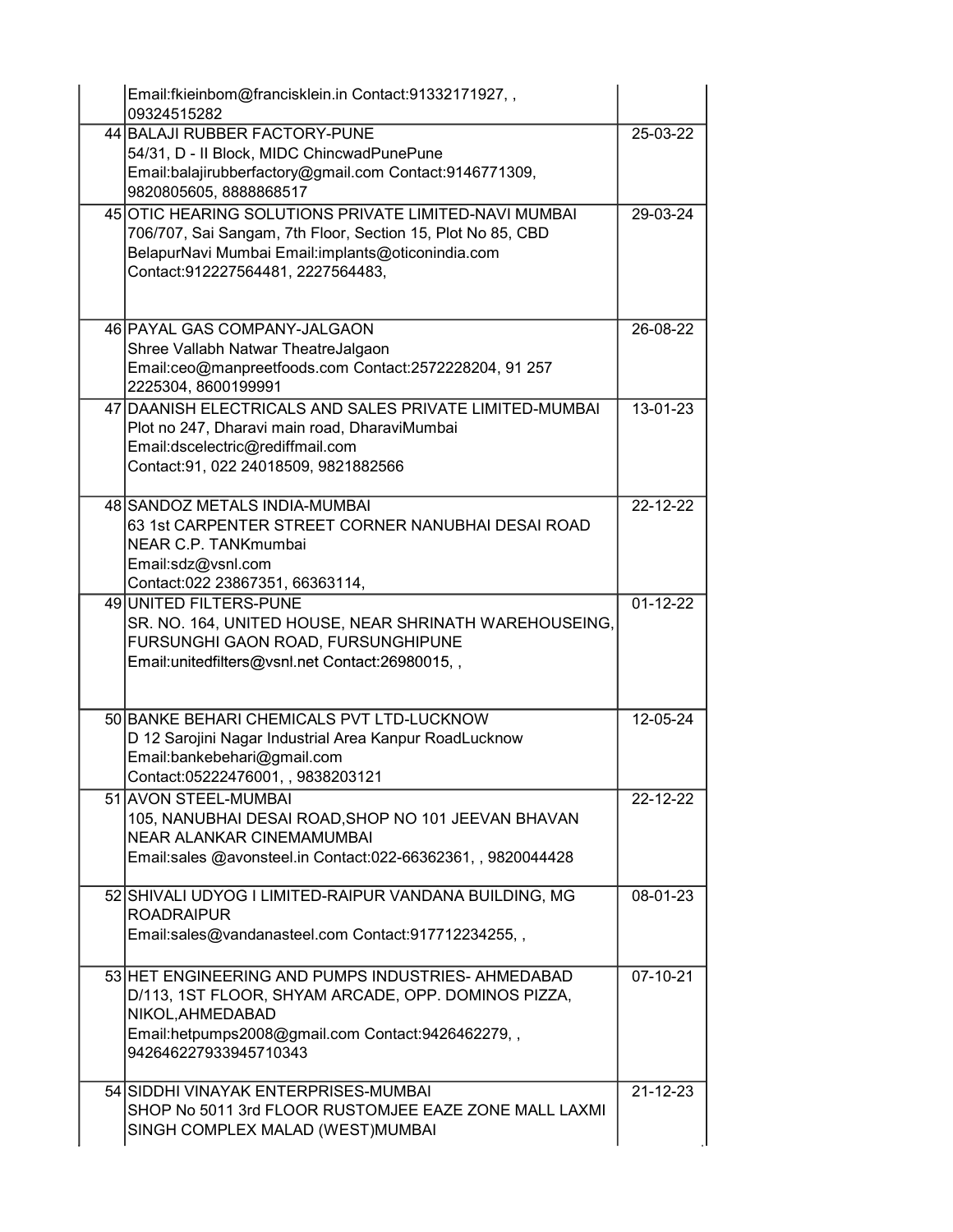| Email:tanilnet@hotmail.com Contact:28788575, 9820293779,<br>9820293779                                                                                                                                                            |                       |
|-----------------------------------------------------------------------------------------------------------------------------------------------------------------------------------------------------------------------------------|-----------------------|
| 55 ACES ENTERPRISE-VASAI ROAD [ EAST] 10, VIRMANI IND<br>ESTATE FIRST FLOOR NAVAGHAR VASAI ROAD [E]VASAI ROAD [<br>EAST]<br>Email: acesenterprise @vsnlnet. Contact: 95250, 392666 5 LINES,                                       | 30-07-22              |
| 9320351515                                                                                                                                                                                                                        |                       |
| 56 ATLANTIS ENTERPRISES-MUMBAI<br>525 5th FLOOR E WING (F- BLOCK) KANAKIA ZILLION LBS MARG<br>CST ROAD JUNCTION BKC ANNEXE KURLA (W) MUMBAI<br>Email:atlantisenterprises@rediffmail.com Contact:23510551,<br>23513093,            | 11-02-23              |
| 57 MGM RUBBER COMPANY-KOLKATA<br>86/1-B.T.ROAD,P.O.TALA, 2&3 FLOOR,Kolkata<br>Email:mgmrc@vsnl.com Contact:5545481, 5559837,                                                                                                      | 06-02-23              |
| 58 THREE STAR COMPANY-MUMBAI 208, JOLLY BHAVAN NO.2,<br>7, NEW MARINE<br>LINES, mumbai Email: 3starco@amail.com Contact: 2624852,<br>9821025362.                                                                                  | $02 - 12 - 23$        |
| 59 SHILPA TRADING CORPORATION-MUMBAI 44/E/A, ISMAILIA<br>CO.OP.HOUSING, SOCIETY, P.B.4527, Mumbai<br>Email:shiplatradingcorp@yahoo.com Contact:23061639,, 9821093447                                                              | 15-10-22              |
| 60 SHRI RAM RUBBER WORKS-THANE<br>110, GODAVARI BLDG, LAXMI IND COMPLEX, VARTAK NAGAR<br>,THANE<br>Email:srrw@vsnl.com, Contact:022-25888642,,                                                                                    | $\overline{07-11-22}$ |
| 61 KRISHNA ENGINEERING WORKS-BHAYANDAR SADANAND<br>NAGAR, ROOM NO.1594, REV - AGAR ROAD, MURDHA VILLAGE,<br><b>BHAYANDER</b><br>(WEST), Bhayandar Email: krishnaworkplace@yahoo.co.in<br>Contact:28143197, 9323708306, 9323708306 | 10-06-22              |
| 62 INDUSTRIAL STEEL AGENCY-MUMBAI 296, NAGDEVI<br>STREET, Mumbai<br>Email:industrial@mtnl.net.in Contact:23428528, 28901992,<br>9322705497                                                                                        | 03-04-22              |
| 63 CHEM-VERSE CONSULTANTS (INDIA) PVT. LTD-MUMBAI<br>P.O.BOX NO.6791,167/3, MAHENDRA MANSION, SION<br>(W), MUMBAI<br>Email:sales@chemverse.com Contact:4095503, 4033826,<br>9167283629                                            | 14-05-22              |
| 64 B. R. INDUSTRIAL TRADING CO-KANDIVALI (W) MUMBAI<br>22, DHAVAL GIRI, S. V. ROAD, KANDIVALI [WEST]<br>MUMBAI- 400067.Kandivali (W) mumbai<br>Email:skottim@bombskothari1@yahoo.com Contact:022-28012709,,<br>9819405484         | 06-09-21              |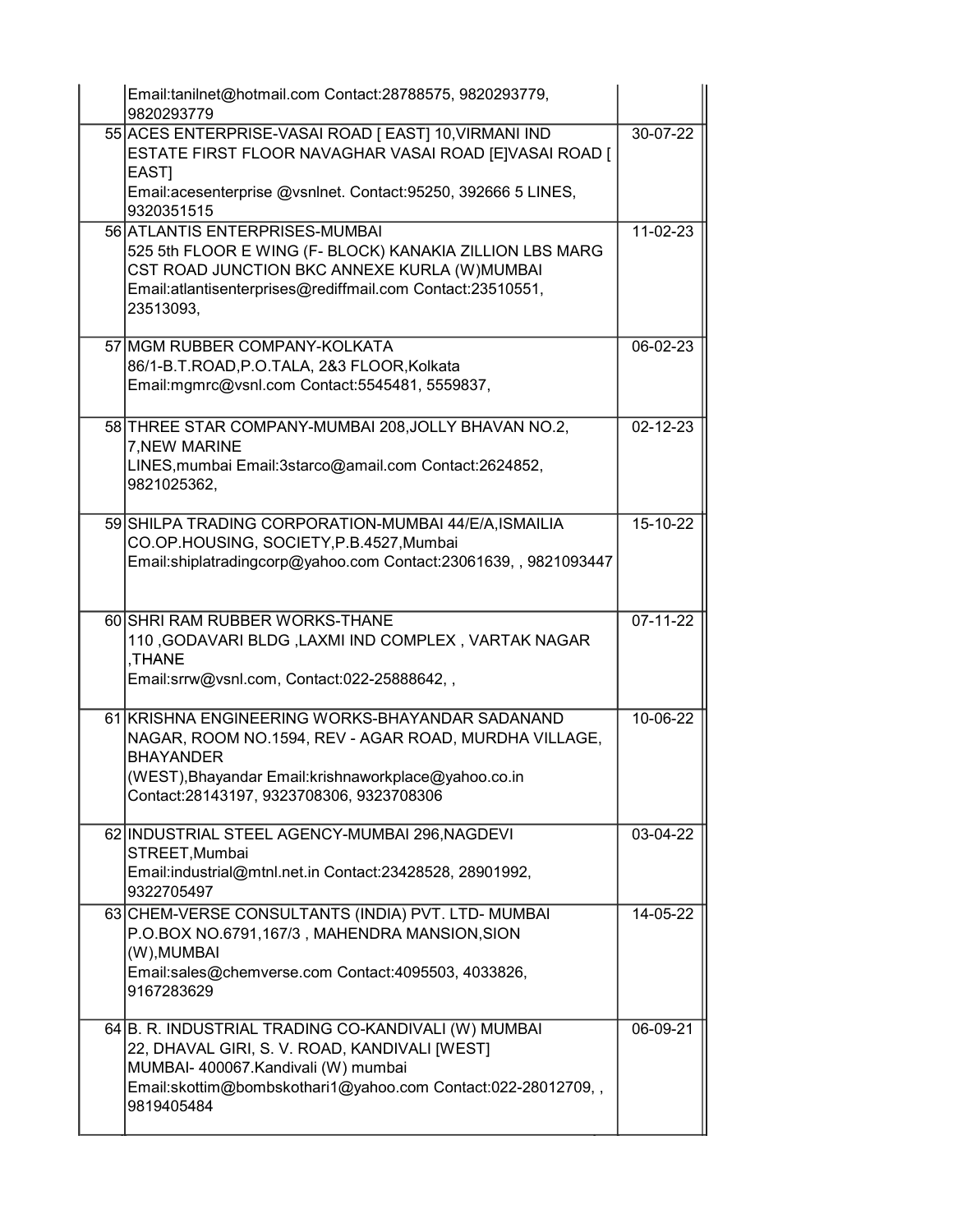| 65 | UETPUR BEARINGS PRIVATE LIMITED-KOLKATA<br>28, Strand Road, 2nd Floor, KOLKATA                                                                                                                                         | $03-03-24$     |
|----|------------------------------------------------------------------------------------------------------------------------------------------------------------------------------------------------------------------------|----------------|
|    | Email:jblbearings2016@gmail.com Contact:03322306668/39875362,<br>2230-3447,                                                                                                                                            |                |
|    | 66 R.KANTILAL-MUMBAI<br>A-501, SHIV KRUPA, 91/92, MODEL TOWN, LOKHANADWALA<br>COMPLEX ROAD, FOUR BANGLOW,<br>ANDHERI (W)Mumbai Email:r.kantilal09@gmail.com Contact:022-<br>26302748, , 9323506106                     | 09-03-24       |
|    | 67 JASMINO POLYMERTECH PVT. LTD.-TALOJA<br>L - 61, MIDC INDUSTRIAL AREA, TALOJA, TALOJA<br>Email:jaspol2000@hotmail.com Contact:27402533, 27412795,                                                                    | 16-02-23       |
|    | 68 DEVHARSH INFOTECH PVT. LTD.-MUMBAI GALA NO. 16,<br>SAMRAT MILL COMPOUNDMumbai<br>Email: devharsh 2010@gmail.com<br>Contact:022-67974911, 25784858, 9272221444                                                       | 12-08-23       |
|    | 69 BASANT RUBBER FACTORY PVT LTD-MUMBAI 103 B LBS MARG.<br>VIKHROLI [WEST]Mumbai<br>Email:basantrubber@vsnl.net Contact:25781275, 25780510,<br>9969837096                                                              | 21-10-23       |
|    | 70 LAXMI STEEL-THANE W<br>A/4, SHREE ANAND SOCIETY, M. S. ROAD, RAGHUNATH NAGAR,<br>THANE [WEST]-400604.THANE<br>Email:laxmisteel2005@yahoo.co.in<br>Contact:022-25803226, 9322904412, 9321103226                      | 03-02-24       |
|    | 71 RAJAT ENTERPRISES-MUMBAI<br>SAI BABA HSG. SOCIETY, ROOM NO 17, LAL BAHADUR SHASTRI<br>NAGAR, KHADI NO.3, 90, FEETROAD, SAKI NAKA, MUMBAI-<br>400072.MUMBAI<br>Email:rajat_sudhakar@yahoo.com Contact:, , 9324539009 | 25-07-21       |
|    | 72 NIRANTAR SALES-NASHIK<br>G-1, ASHOKA VIHAR, XLO POINT, MIDC AMBAD, NASIK-10NASHIK<br>Email:nirantar.sales@gmail.com Contact:2384757, 9503131858,<br>9422945014                                                      | $11 - 11 - 21$ |
|    | 73 ABHIJATEQUIPMENTSPVTLTD-SATARA<br>19/4, MOLACHA ODHA, SATARA-415002.SATARA<br>Email:sales@abhijatequipments.com Contact:91-2162-250196,,<br>9860129600                                                              | 11-09-21       |
|    | 74 SETH TRADERS-MUMBAI<br>2nd Floor, Prakash Chambers 77, Nagindas Master Road (above Blue<br>Chip Business Services) FortMumbai Email:seth_traders@yahoo.in<br>Contact:022 22702051, , 9920443695                     | 03-03-23       |
|    | 75 VIMAL FIRE CONTROLS PVT. LTD.-MUMBAI<br>19/20, Vardhaman Complex, L.B.S. Marg, Vikhroli (West), Mumbai<br>Email: vfcplmumbai@vimalfire.com Contact: +912225783335/36/37,,                                           | 26-11-22       |
|    | 76 SHRI VENKATESHWARA ENTERPRISES-KOLHAPUR SHRI LAXIMI<br>GOVIND 41 RUK MININAGAR OPP - STAR                                                                                                                           | 23-10-21       |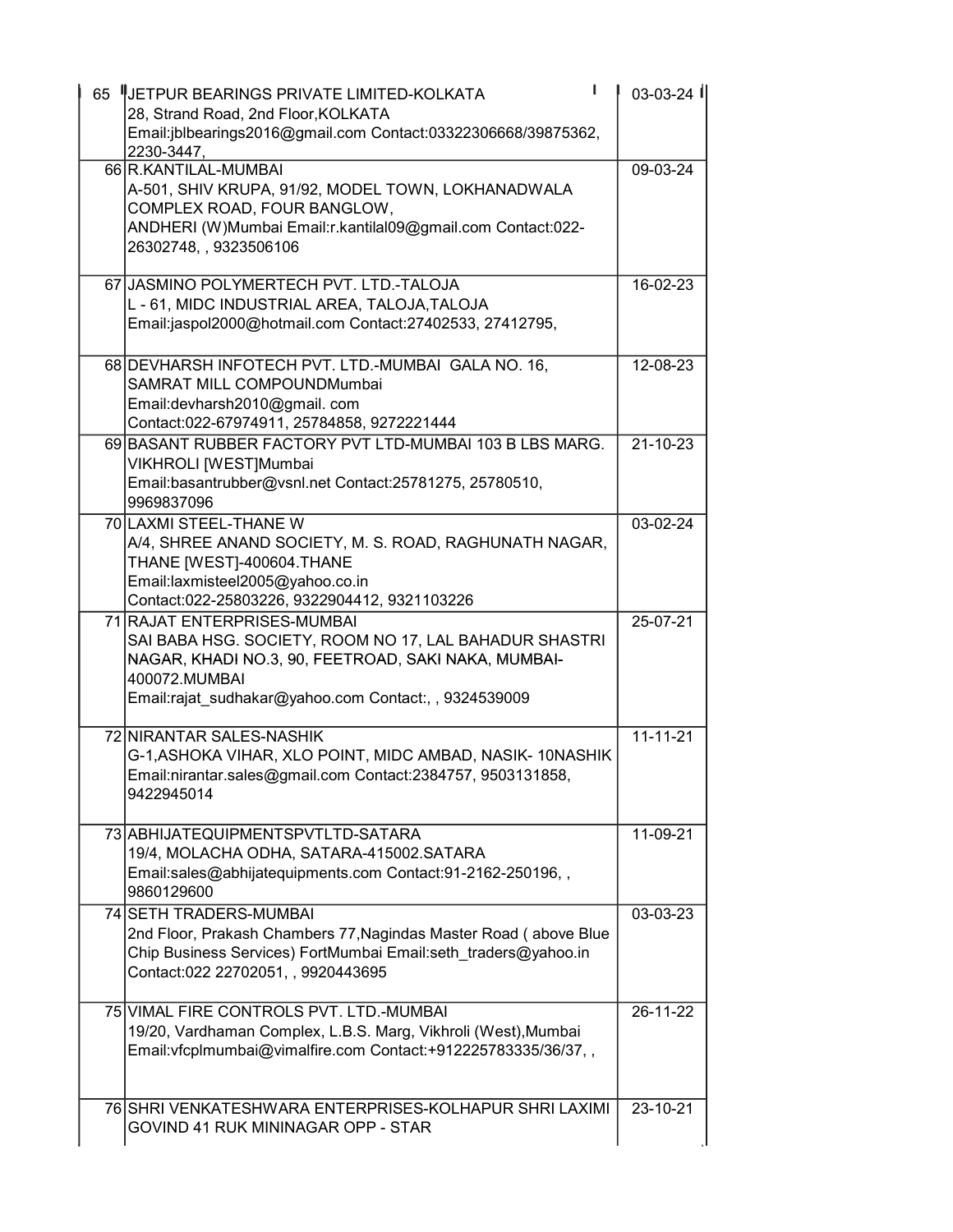| <b>BAZARKOLHAPUR</b>                                                                     |          |
|------------------------------------------------------------------------------------------|----------|
| Email:manikmalu@gmail.com Contact:91,, 9822603555                                        |          |
| 77 POLYCHEM INTERNATIONAL-MUMBAI                                                         | 15-02-24 |
| 504, vyapar bhavan, 49, P.D mello Road carnac bunder                                     |          |
| masjidMUMBAI<br>Email:polychemintl2010@gmail.com Contact:912223484288,                   |          |
| 23487375, 9920938401                                                                     |          |
| 78 AMEX ENGINEER-PUNE                                                                    | 26-10-21 |
| GAT NO.267, KURULI-NANEKARWADI INDUSTRIAL ESTATE TAL:                                    |          |
| KHED NEXT to REBARI COMPLEX OPP ALANDI PHATA                                             |          |
| <b>CHAKANPUNE</b>                                                                        |          |
| Email:anil.more@amexengineer.com Contact:9920656069,,                                    |          |
| 919284656460<br>79 STEP UP ELECTRICALS-PUNE                                              | 12-10-21 |
| S-81, DANGAT INDUSTRIAL ESTATEPUNE                                                       |          |
| Email:stepupshivane@gmail.com Contact:77750966665,,                                      |          |
| 919890447750                                                                             |          |
| 80 AKANKSHA POWER AND INFRASTRUCTURE PVT LTD- NASHIK                                     | 04-02-22 |
| 2 and 3 Bhadravti Residency Bandavane Nagar KamatwadeNashik                              |          |
| Email:bdm@apipl.co.in Contact:912532388438,, 9370345000                                  |          |
|                                                                                          |          |
|                                                                                          |          |
| 81 AUTOMETERS ALLIANCE LTD-NOIDA C 63 SECTOR 57 Noida                                    | 18-12-22 |
| Email:info@autometers.com Contact:2583544, 4583604,                                      |          |
| 09870398402                                                                              |          |
| 82 V.M.ENTERPRISE-MUMBAI                                                                 | 23-12-23 |
| 34B, BLUE DIAMOND APARTMENT, 294, CENTRAL AVENUE                                         |          |
| ROAD, CHEMBUR, Mumbai                                                                    |          |
| Email: vikaash999@yahoo.com Contact:02225218345,, 7710869602                             |          |
|                                                                                          |          |
| 83 SAGAR ISPAT-MUMBAI                                                                    | 08-05-22 |
| A-504. KESHAV SHRUSHTI, OPP. HOTEL GREEN, LINK ROAD,<br>CHINCHOLI BUNDER, MALAD[W]Mumbai |          |
| Email:sagarispat@ rediffmail. com Contact:22910117, 9820494151,                          |          |
| 9820494151                                                                               |          |
| 84 D.S. FURNITURE WORKS-MUMBAI                                                           | 22-01-22 |
| GALA NO. 23-3/33, 24/3/3, SHASTRI NAGAR, JUNA BAIL BAZAR,                                |          |
| KURLA ANDHERI ROAD, Mumbai                                                               |          |
| Email:dsfurnitureworks@yahoo.in Contact:5152084, , 9324066669                            |          |
| 85 SHAKTI RAILTEK INDIA PRIVATE LIMITED-MUMBAI                                           | 21-09-23 |
| Gen.A.K.Vaidya Marg, Film City Road, Azad Nagar, Near Hanuman                            |          |
| Nagar, Malad(East)MUMBAI Email:shakti ircont@hotmail.com                                 |          |
| Contact:022-28414330, , 9322866969                                                       |          |
| 86 SHAKTI ENTERPRISES.-THANE W                                                           | 14-05-22 |
| FLAT NO.101, JEEVAN PREET APARTMENT, NEAR BSNL                                           |          |
| REAPETER CENTRE, TEKDI BUNGLOW, PACH PAKHADITHANE W                                      |          |
| Email:jkeshakti@yahoo.co.in Contact:5336559, 5472668, 9821388905                         |          |
|                                                                                          |          |
|                                                                                          |          |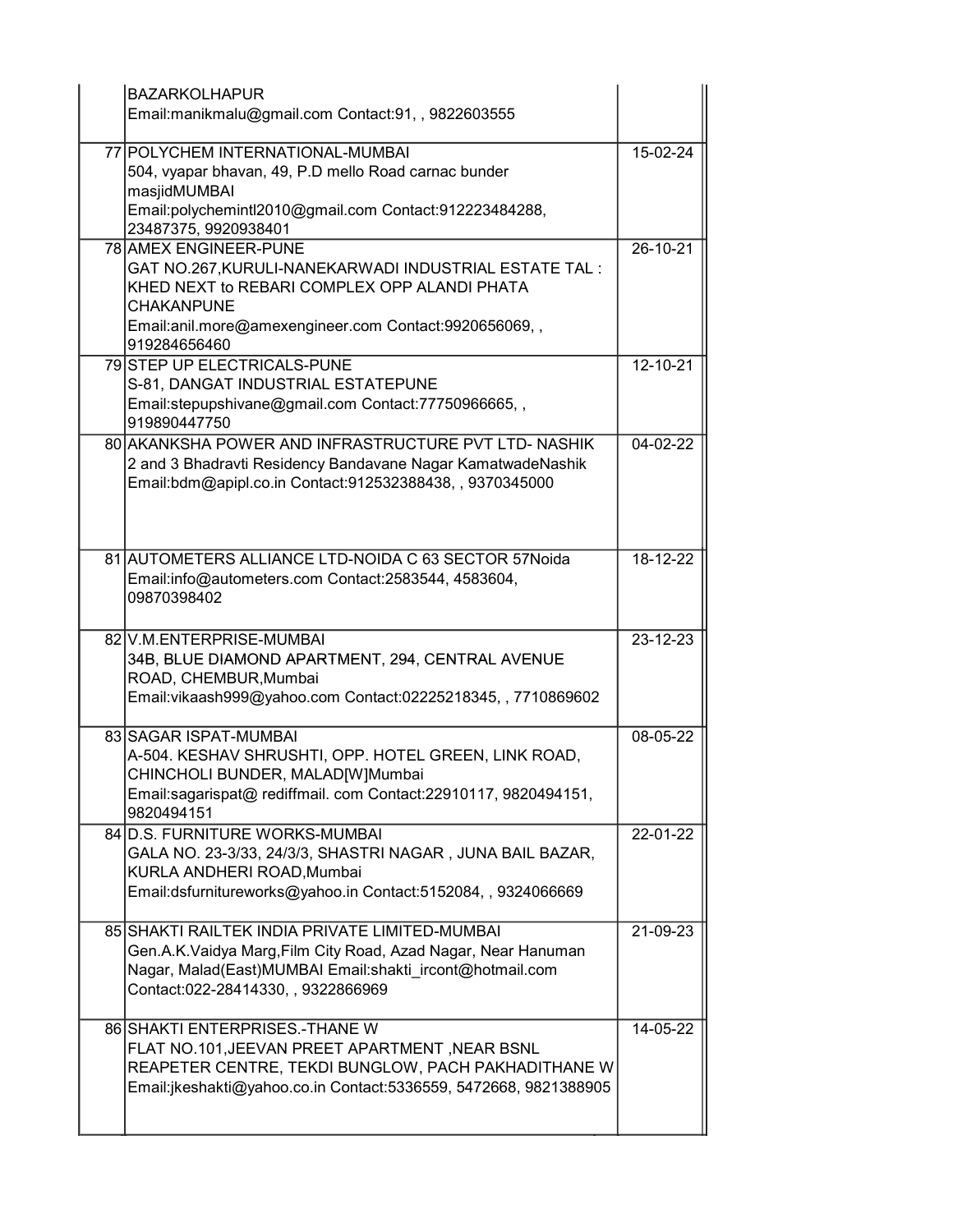| 87  INTRA ELECTRONICS-PUNE<br>(DIVN. OF INTRA INDUSTRIES PVT. LTD.) SURVEY NO.32/33, PLOT<br>NO.6, SWASTISHREE SOCIETY NEAR ALANKAR POLICE<br>STATION, GANESHNAGARPune<br>Email:                                                                                            | 26-12-22 |
|-----------------------------------------------------------------------------------------------------------------------------------------------------------------------------------------------------------------------------------------------------------------------------|----------|
| Contact:5467792. . 9850257727<br>88 POWER ENGINEERING AND MACHINERY CO-MUMBAI 35, MINT<br>ROAD. ROOM 12,1st FLOOR.<br>OPP .G.P.O; MUMBAI Email: POWEREQPT@ VSNL. NET<br>Contact:22619409, 2642897,                                                                          | 26-09-22 |
| 89 KPR INDUSTRIES-CHANDIGARH<br>D-110, PHASE - VII, INDL AREA, MOHALIMOHALI<br>Email:kpr d110@yahoo.com Contact:01722236537, , 9814431600                                                                                                                                   | 15-07-21 |
| 90 CHANDRAKANT AND CO.-MUMBAI<br>89, NEW UNIQUE INDUSTRIAL ESTATE, 2 ND FLOOR, DR, R. P.<br>ROAD, MULUND [WEST], MUMBAI- 400080.MUMBAI<br>Email:queenfire1@gmail.com<br>Contact:022-25618502, 9820017943, 959457943                                                         | 06-08-21 |
| 91 INNOVATION IT SOLUTIONS-MUMBAI<br>14/A, PAPERBOX ESTATE, OFF MAHAKALI CAVES ROAD,<br>ANDHERI[ EAST],. 14/ A, PAPER BOX ESTATE, OFF MAHAKAKI<br>CAVES ROAD, ANDHERI [E] MUBAI- 400093. MUMBAI<br>Email:bhupendra@innovationit.co.in Contact:022-67080053,,<br>09867497779 | 12-03-22 |
| 92 KNORR BREMSE INDIA PVT LTD-PALWAL 51/4KM STONE,<br>VILL&P. P. O. BAGHOLA, DELHI MATHURA ROAD [NH-2], PALWAL-<br>121102, HARYANA.PALWAL<br>Email:kbindia@knorr-bremse.com<br>Contact:1275-2222402, 1275306400, 9820305186                                                 | 22-02-24 |
| 93 DAPMANS PEST CONTROL AND ALLIED SERVICES- DOMBIVLI<br><b>EAST DISTRICT THANE</b><br>B1/2, Mahavir Nagar, Opp. Icon Hospital, Dombivli East District Thane<br>Email:dapmans@yahoo.com Contact:, ,                                                                         | 09-01-22 |
| 94 AARTI TRADING CORPORATION-THANA<br>Mohan Sristhi Complex, Pawan Building, B-wing, 1101, Kachore, Near<br>Patripul Kalyan Shil RoadKALYAN Email:aartitrading@yahoo.co.in<br>Contact:6511501, 9987044246,                                                                  | 20-01-22 |
| 95 PERPETUAL TECHNOLOGIES-MUMBAI<br>201/A Wing, Steller, Mahavir Universe, LBS MargMumbai<br>Email:amitwalse28@gmail.com<br>Contact:9607910835,, 919833598933                                                                                                               | 28-01-24 |
| 96 B.S. INDUSTRIES-HOWRAH ICHAPUR, KAMARDANGA BOTTALA<br>,SANTRAGACHIHOWRAH Email:bsindustries2012@gmail.com                                                                                                                                                                | 17-03-23 |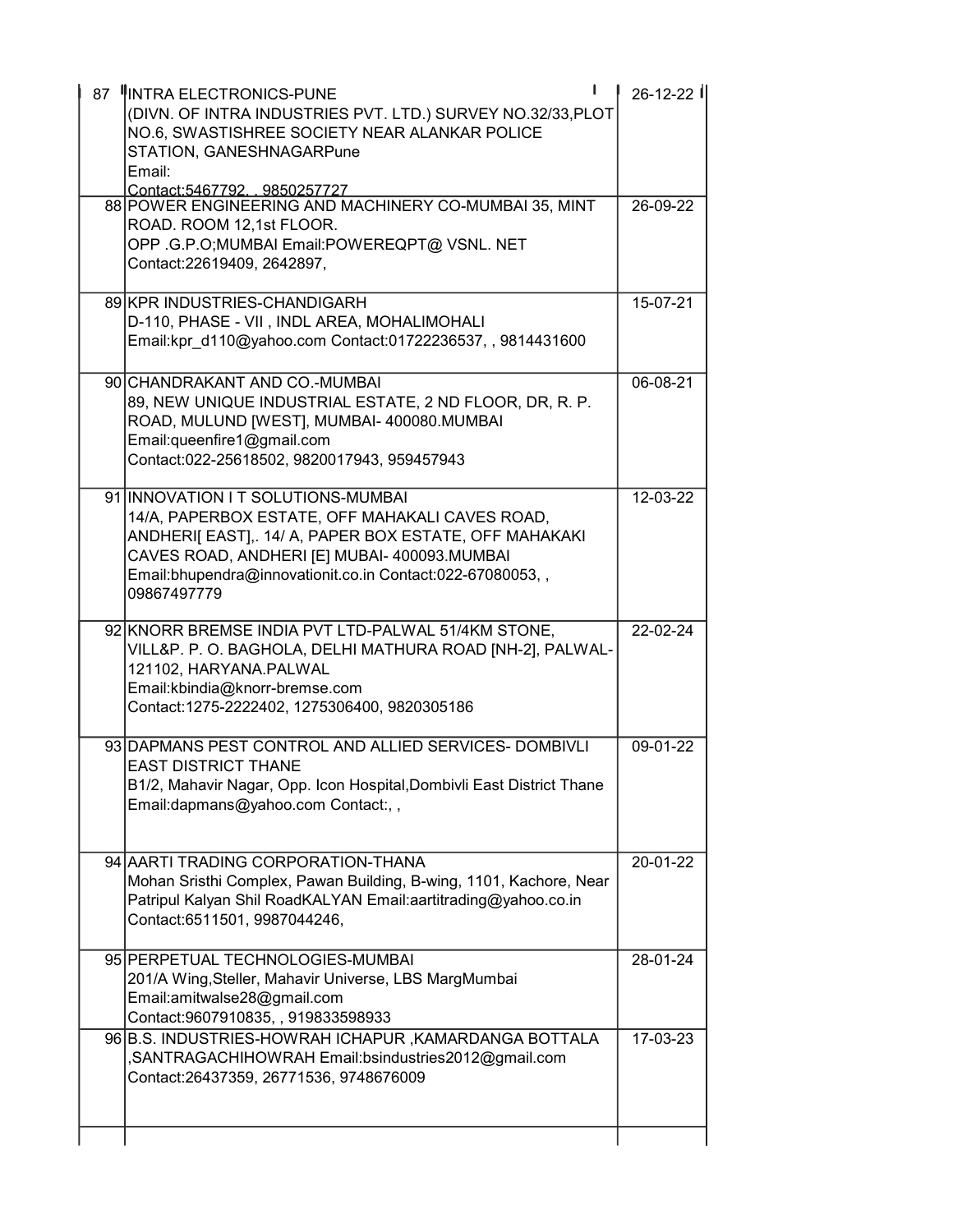| 97  | BOLTENE SOLUTIONS PRIVATE LIMITED-THANE SA10/13,2ND<br>FLOOR, LAKE CITY CENTERTHANE<br>Email:accounts@madhusudan.com Contact:91 022 25367071,, | 10-08-21       |
|-----|------------------------------------------------------------------------------------------------------------------------------------------------|----------------|
|     | 919223595492                                                                                                                                   |                |
| 98  | AUTOCRAFT-MUMBAI                                                                                                                               | 21-09-21       |
|     | 15 16 Gala Industrial Estate Dumping Road Mulund WestMumbai                                                                                    |                |
|     | Email:batukpshah@gmail.com                                                                                                                     |                |
|     | Contact:022 25619180, 022 25681689, 919664631738                                                                                               |                |
| 99  | VANDANA ROLLING MILLS LIMITED-RAIPUR VANDANA BUILDING,                                                                                         | $02 - 12 - 23$ |
|     | <b>MG ROAD, RAIPUR</b>                                                                                                                         |                |
|     | Email: vandanaloha@yahoo.co.in Contact:917712535244,,                                                                                          |                |
|     |                                                                                                                                                |                |
| 100 | VANDANA ISPAT LIMITED-RAIPUR VANDANA BUILDING,                                                                                                 | 23-11-23       |
|     | MAHATMA GANDHI ROAD, RAIPUR                                                                                                                    |                |
|     | Email:vandanaloha@yahoo.com Contact:07712234255, 2228355,                                                                                      |                |
|     |                                                                                                                                                |                |
| 101 | JALARAM STEEL FURNITURE PRIVATE LIMITED- SURAT                                                                                                 | 15-07-22       |
|     | 1, Mangalwadi, Jalaram Estate, (Kapodra), Varachha Rd., Surat                                                                                  |                |
|     | Email:vijayemailcircle@gmail.com Contact:9978655022,, 9978655021                                                                               |                |
|     |                                                                                                                                                |                |
|     |                                                                                                                                                |                |
|     |                                                                                                                                                |                |
| 102 | PANACEA ALLOYS PRIVATE LIMITED-PUNE J-258, J-261 TO J-264                                                                                      | 07-09-21       |
|     | MIDC, BHOSARIPUNE                                                                                                                              |                |
|     | Email:parekhsj@panaceaalloys.com Contact:9102025657229, 020                                                                                    |                |
|     | 25655264,                                                                                                                                      |                |
| 103 | MICO METAL INDUSTRIES-MUMBAI                                                                                                                   | 15-02-24       |
|     | 4-B,LAXMI BUILDING, KHETWADI, ELEVENTH                                                                                                         |                |
|     | LANE, Mumbai Email: mico metal@rediffmail.com. Contact: 23852766,                                                                              |                |
|     | 9821281064, 9867037033                                                                                                                         |                |
|     |                                                                                                                                                |                |
| 104 | <b>PEP ELECTRONICS-MUMBAI</b><br>40, SUYOG INDL. ESTATE, LBS MARG, VIKHROLI                                                                    | 01-03-24       |
|     | [WEST] .Mumbai Email:info@pepelectronics.com Contact:25787617,                                                                                 |                |
|     | 25787617, 9820007824                                                                                                                           |                |
|     |                                                                                                                                                |                |
| 105 | <b>POWER ENTERPRISES-BHOPAL</b>                                                                                                                | 30-06-22       |
|     | PLOT NO. 11A, SECTOR - F, INDUSTRIAL AREA,                                                                                                     |                |
|     | GOVINDPURA, BHOPAL                                                                                                                             |                |
|     | Email:popwer enterprises9821@rediffmail.com Contact:2600655,,                                                                                  |                |
|     | 919425303027                                                                                                                                   |                |
| 106 | <b>HARSH INDUSTRIES-MUMBAI</b>                                                                                                                 | 13-03-22       |
|     | A/2, RITA PLACE. CHANDAVARKAR LANE, BORIVALI (W) MUMBAI                                                                                        |                |
|     | Email:chetan@gmail.com                                                                                                                         |                |
|     | Contact:56355321, 9821248663, 7666435164                                                                                                       |                |
|     |                                                                                                                                                |                |
| 107 | <b>AJAY ENGINEERING WORKS-MUMBAI</b>                                                                                                           | 13-01-23       |
|     | KOPERGAON ESTATE SETH MOTISHA LANE SHARMA GARAGE                                                                                               |                |
|     | MAZGAON, MUMBAI                                                                                                                                |                |
|     | Email:<br>Contact:23715892, 9869609249, 9869609249                                                                                             |                |
| 108 |                                                                                                                                                | 26-01-23       |
|     |                                                                                                                                                |                |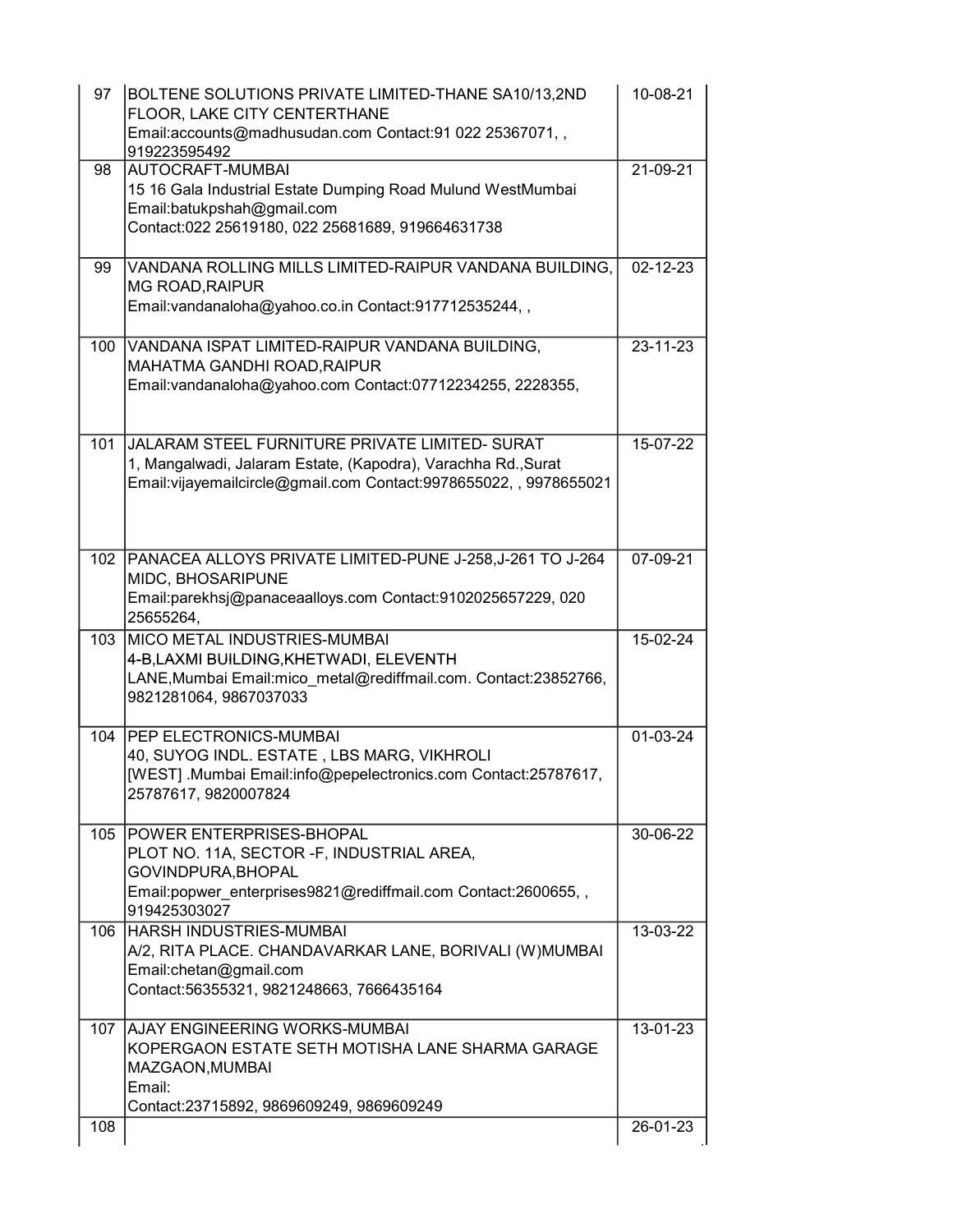|     | <b>CENTURY COOLERS-NAGPUR</b><br>GHAT ROAD, Nagpur Email: centurygrup@yahoo.co.in Contact: 0712-<br>2725246, 2729258,                                                                                             |          |
|-----|-------------------------------------------------------------------------------------------------------------------------------------------------------------------------------------------------------------------|----------|
| 109 | CHANDRESH METAL ENTERPRISES-MUMBAI 72, C.P. TANK<br>ROAD, SHOP NO.1, MUMBAI<br>Email:cme72@rediffimail.com Contact:022-23828612,,                                                                                 | 03-12-23 |
| 110 | UNITED TRADING CORPORATION-MUMBAI 32, SUTAR<br>CHAWL, 1ST FLOOR, FAZEL<br>MANSION, Mumbai Email: taherkagalwala@hotmail.com<br>Contact:23428077, 64519652,                                                        | 28-11-22 |
| 111 | <b>IPHOENIX GASES PRIVATE LIMITED-NAVI MUMBAI</b><br>D-9/5, M.I.D.C, T.T.C Industrial Area, Turbhe NAVI MUMBAINavi<br>Mumbai Email:info@phoenixgases.com Contact:9102265346061,<br>02227611055,                   | 03-03-23 |
| 112 | CHETNA ENGINEERING CO.-NASIK<br>F-57, M.I.D.C. AREA, AMBAD, NASIK-422010. Nasik<br>Email:bprakash_nsk@sancharnet.in Contact:2383591, 2384213,<br>9930768391                                                       | 03-03-24 |
| 113 | SHREENIDHI RUBBER PRIVATE LIMITED-THANE PLOT No 11<br>GOLANI INDUSTRIAL COMPLEX GOLANI NAKA AGARWAL ROAD<br>WALVE VASAI (E) PALGHAR<br>DISTThane Email:srplvasai@gmail.com<br>Contact:919323425012, 912502391392, | 21-03-24 |
| 114 | GENERAL AUTO ELECTRIC CORPORATION-MUMBAI D 207 ANSA<br>INDUSTRIAL ESTATE, SAKI VIHAR ROAD, SAKI NAKA, ANDHERI<br>[E], MUMBAI-400072.MUMBAI<br>Email:sales@gaec.in<br>Contact:02266923195, 02266923194, 9920755699 | 12-06-22 |
| 115 | <b>NOBEL IMPEX-MUMBAI</b><br>104, NANDANVAN BUILDING, 1ST FLOOR, ROOM NO.6,<br>C.P. TANK ROAD, MUMBAI Email: nobelimpex@yahoo.co.in<br>Contact: 91-22-66109616,,                                                  | 15-08-21 |
| 116 | SHASWAT STEEL WORKS PRIVATE LIMITED-MUMBAI B106,1ST<br>FLOOR, JUPITER BUILDING DOSTI ESTATE WADALA (E) MUMBAI<br>Email:shaswatswpl@gmail.com Contact:91,, 918286381433                                            | 07-10-21 |
| 117 | M J CHEMICALS-MUMBAI<br>6/118, Jogani Indl Complex, V.N. Purav Marg, Chunabhatti<br>(E), Mumbai<br>Email:info@mjchemicals.com Contact:91022240541013, 24054102,                                                   | 09-07-22 |
| 118 | GRANDEUR BUSINESS SOLUTIONS PVT LTD.-NEW DELHI.<br>D-228, SARVODAYA ENCLAVE NEW DELHI- 110017.NEW DELHI<br>Email:mukeshsakhuja01@gmail.com Contact:011-23521200,,<br>08851650519                                  | 16-12-21 |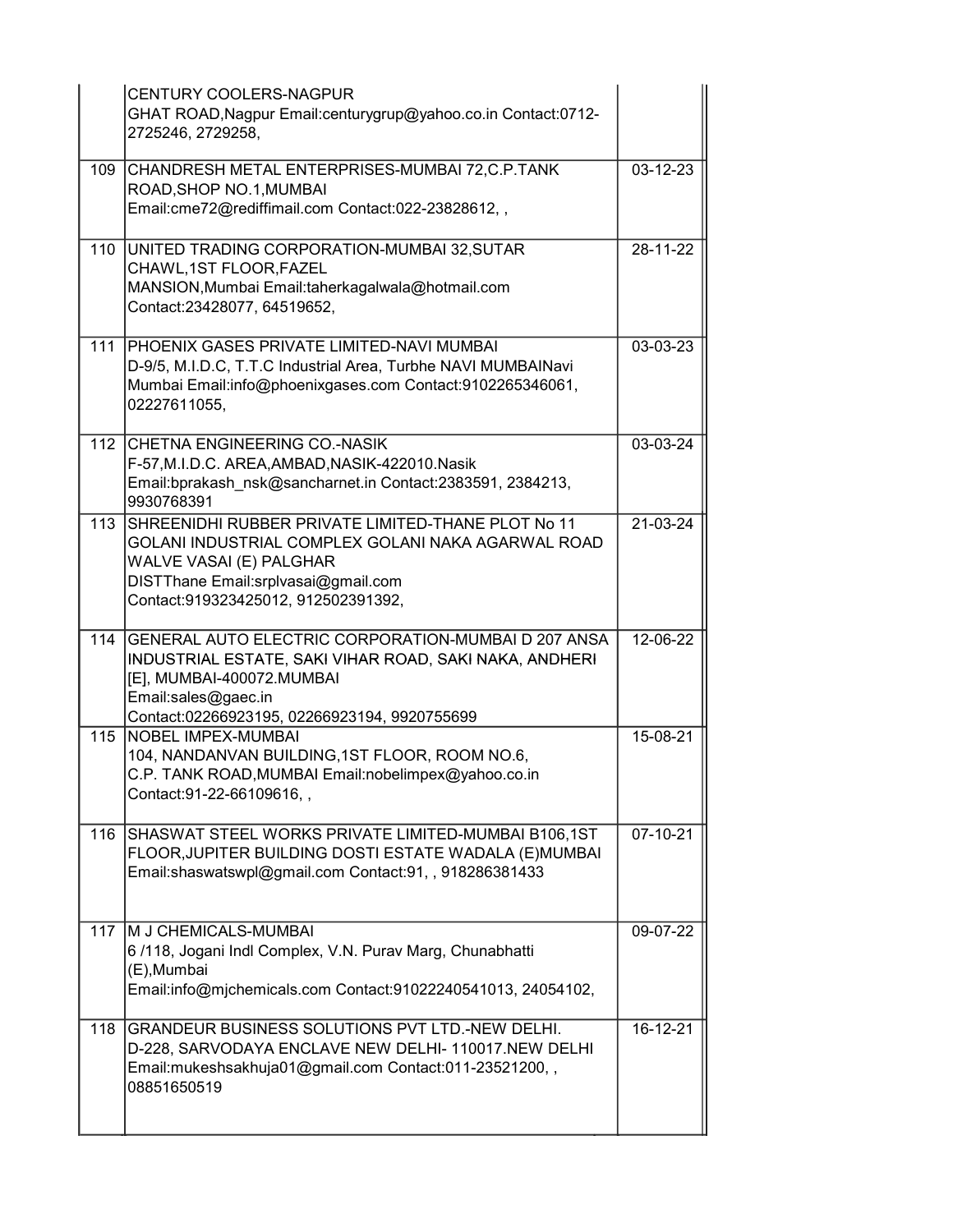|     | 119 FLUCON COMPONENTS PVT LTD-THANE<br>A 112 MIDC PHASE IROAD NO.5-7, DOMBIVALI EASTTHANE<br>Email:fluconenterprises@gmail.com Contact:0251-2470121, 2422290,<br>9323318780                                                                   | 28-03-22       |
|-----|-----------------------------------------------------------------------------------------------------------------------------------------------------------------------------------------------------------------------------------------------|----------------|
|     | 120 FLOWTECH PUMPS AND MOTORS-BANGALORE 86 [P], PHASE1,<br>ROAD NO 9 OFNO 5, JIGANI INDUSTRIAL AREA, JIGANI ANEKAL<br>TALUK, BANGALURU-562106.BENGALURU<br>Email:flowtechpumps@hotmail.com Contact:080-27826118,,<br>958530669                | 03-04-22       |
| 121 | <b>RAY ELASTOMER-MUMBAI</b><br>UNIT NO. 7, BHACHOO INDUSTRIES, SONALWALA X ROAD NO. 2,<br><b>GOREGAON [EAST], MUMBAI</b><br>Email:sunilghadi@rayelastomer.com Contact:26858303, , 9322296315                                                  | 22-08-22       |
| 122 | ARK DIAGNOSTIC SYSTEM PVT LTD-MUMBAI A11 GIRIRAJ<br>ESTATE MAHAKALI CAVES ROAD ANDHERI EAST<br><b>MUMBAIMUMBAI</b><br>Email:info@arkdiagnosys.com Contact:912226878781, 26874747,<br>9833651022                                               | 10-07-22       |
| 123 | SAMCON INDUSTRIAL CONTROLS PRIVATE LIMITED- THANE<br>Plot No.20 21 22 23 Survey No.165 A/2&3 Oswal Industrial Estate<br>National Highway No 3 Village Asangaon Tal ShahapurTHANE<br>Email:spa@samcon.co.in Contact:02527 212227, , 9223326337 | $01 - 12 - 22$ |
| 124 | BOMBAY LEATHER INDUSTRIES-MUMBAI<br>Leather land, Kalkilla, MUMBAI<br>Email:maniarsi.shelliahayyadurai@gmail.com Contact:022-4017346,,<br>919833745245                                                                                        | 08-01-22       |
| 125 | JUDO ENGINEERING MANUFACTURERS-MUMBAI 112, SHIV<br>KRIPA IND. ESTATE, OPP. PAPER MILL,<br>L.B.S. MARG, VIKHROLI (W), MUMBAI Email: ajitrana9@gmail.com<br>Contact:25798559, , 9833886858                                                      | 12-03-22       |
|     | 126 KRISTEEL CORPORATION-MUMBAI<br>53, WADIA BUILDING, 2ND FLOOR, 9/B, CAWASJI PATEL<br>ROAD, FORT, Mumbai Email:<br>Contact:2870714, 2872232,                                                                                                | 26-12-22       |
|     | 127 KALTRO ENTERPRISES-AMBERNATH FLAT No.10, PLOT No143,<br>KANSAI SECTION, AMBERNATH<br>Email:ss kalekar@dataone.in<br>Contact: 95-251-2605 339., 0251-2312363, 9422476239                                                                   | 17-01-24       |
| 128 | JALARAM STEEL FURNITURE PVT. LTD.-NR. FLY OVER END,<br><b>SURAT</b><br>1, MANGALWADI, JALARAM ESTATE, [KAPODRA], VARACHHA<br><b>RD, SURAT</b><br>Email:info@jalaramsteel.com Contact:9978655021,, 9978655022                                  | 15-07-22       |
| 129 |                                                                                                                                                                                                                                               | 21-03-24       |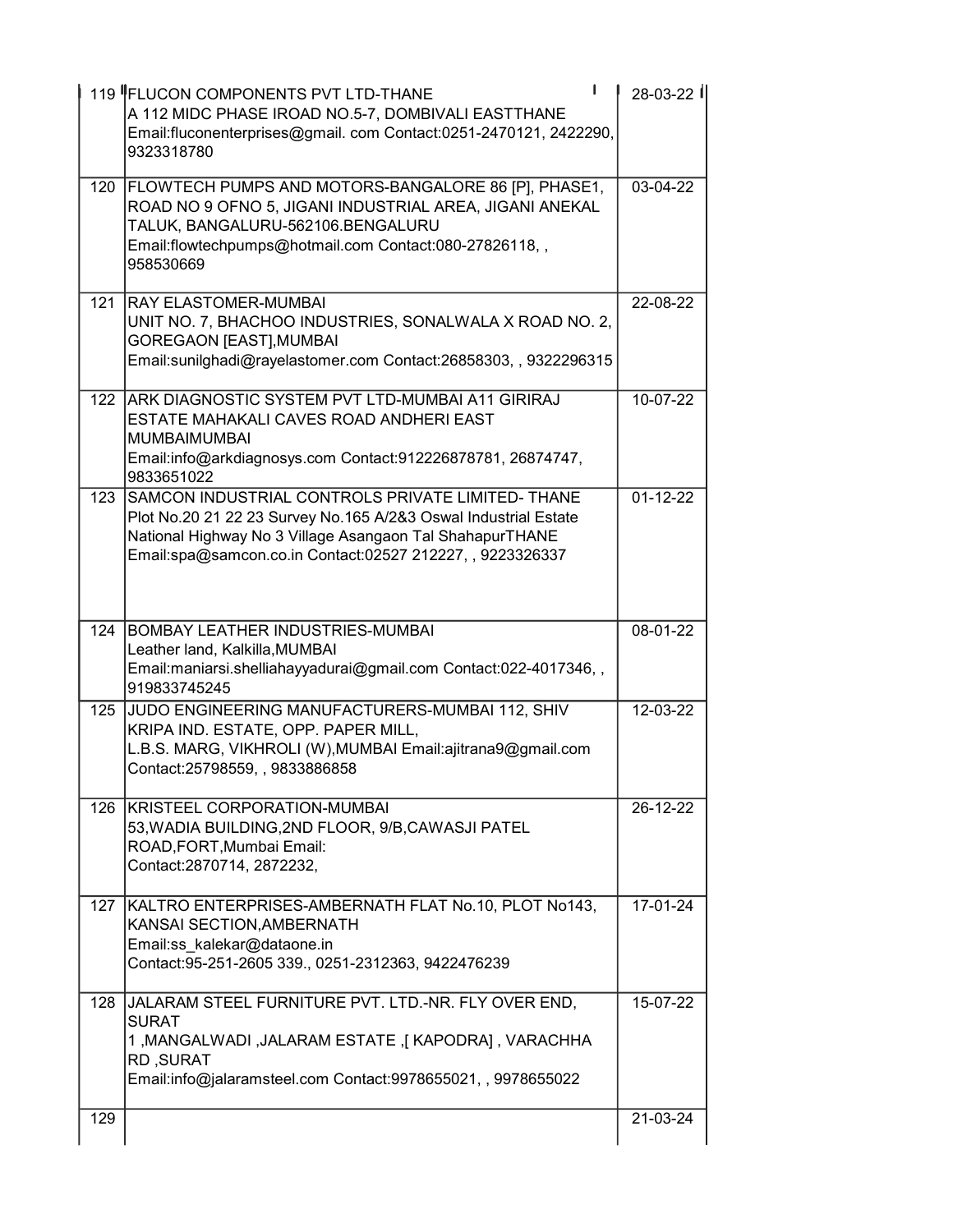|      | PURI ELECTRONICS-MUMBAI<br>P.O.BOX.4033, 104/105, SHIV LILA, 57, ALIBHAI PREMJI ROAD,<br>GRANT ROAD (E) OPP GRANT ROAD PARCEL OFFICE, MUMBAI<br>Email:purielec@vsnl.com & purielec@gmail.com Contact:6483711,<br>23093481, 9223429799                        |            |
|------|--------------------------------------------------------------------------------------------------------------------------------------------------------------------------------------------------------------------------------------------------------------|------------|
| 130  | TRINITY HOUSE (INDIA) PVT. LTD.-MUMBAI<br>G-01, VIJAY VILLA, 129-B, OLD NAGARDAS ROAD, ANDHERI<br>(EAST), MUMBAI<br>Email:trinity@bom8.vsnl.net.in Contact:28210875, 28210876,                                                                               | 07-01-22   |
| 131  | PARAGON INSTRUMENTATION ENGINEERS PVT. LTD.-ROORKEE<br>200- STATION ROAD, Roorkee<br>Email:ales@paragoninstruments.com Contact:91-133272386, 272863,                                                                                                         | 16-04-22   |
| 132  | <b>ARIHANT ENTERPRISES-DELHI</b><br>RAJENDRA JAINA TOWER PLOT NO.18 440 FIRST FLOOR<br>WAZIRPUR COMMERCIAL COMPLEX[,NEAR PETROL<br><b>PUMP]DELHI</b><br>Email:arihant enterprisesnutbolt@yahoo.com Contact:55288355,<br>9312885632,                          | 22-12-22   |
| 133  | UNIVERSAL ENGINEERS-AMRAVATI 12, LADDHA COMPLEX,<br>BACHHARAAJ PLOT, AMRAVATI<br>Email:universalamt@rediffmail.com Contact:0721-2576643,,<br>9422955705                                                                                                      | 21-05-22   |
| 134  | KUDOS ENTERPRISES-NAVI MUMBAI<br>451/1, OPP MUNICIPAL HOSPITAL, TURBHE VILLAGE, SECTOR<br>22, NAVI MUMBAI<br>Email:kudosenterprises10@gmail.com Contact:02226540044,,<br>9987724570                                                                          | 21-05-22   |
| 135  | <b>SHREE GAJANAN ENTERPRISES-PUNE</b><br>PLOT No 6 & 17 GAT No 1556/1559 Near Aifa Weightbridge<br>Shelarwasti Chikhali, PUNE Email: sgedeepakjade@gmail.com<br>Contact:91,, 9096067571                                                                      | 24-10-21   |
| 136. | <b>IPARK AND COMPANY-MUMBAI</b><br>PLOT 353/19, Garden Avenue, R.B.MEHTA ROAD, GHATKOPAR<br>EAST, MUMBAI.MUMBAI<br>Email:parcosales@hotmail.com Contact:02225091863, 25065025,<br>9324706211                                                                 | 07-12-23   |
| 137  | ONYX TECHNO SYSTEM PRIVATE LIMITED-MUMBAI 24,<br>CHHAPPRA BUILDING, 2ND FLOOR, MADHAVDAS PASTA ROAD,<br>BESIDE CHITRA CINEMA, DADAR (E), MUMBAI<br>Email:info.techno@onyxgroup.in Contact:91-22-24142486,,                                                   | 11-04-24   |
| 138  | IRENUKA ENTERPRISES-THANE<br>FLAT NO.-13, BLDG NO. -17, SHREE EVEREST CHS LTD, BEHIND<br>VODAFONEGALLARY, OPP.RAILWAY STATION, DOMBIVLI<br>[W],421202 MUMBAI.THANE<br>Email:sales.renukaenter@rediffmail.com Contact:0251-2480403,<br>9870201624, 9769606071 | $10-12-22$ |
|      |                                                                                                                                                                                                                                                              |            |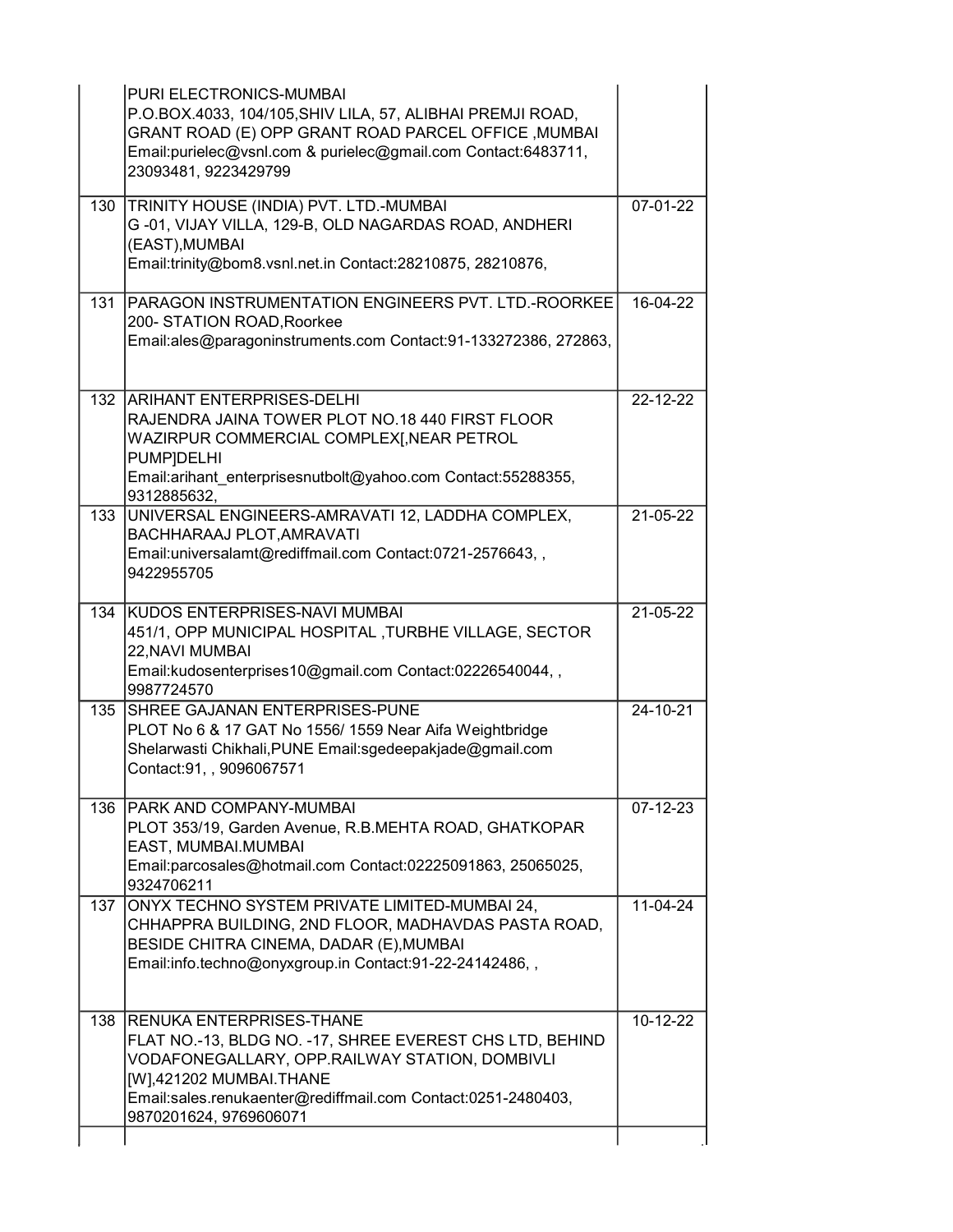| 139 | <b>OSWIN INDUSTRIES-MUMBAL</b><br>27/28 NB, PATEL INDUSTRIAL EST., MUMBAI<br>Email:chandanjn@gmail.com Contact:28488097,,                                                                                                 | 17-05-24   |
|-----|---------------------------------------------------------------------------------------------------------------------------------------------------------------------------------------------------------------------------|------------|
| 140 | <b>SHREE ENTERPRISES-NAGPUR</b><br>OPP S T QUARTERS MODEL MILL ROAD, GANESHPETHNAGPUR<br>Email:info@shreeenterprisesngp.com Contact:0712 2723424,,<br>9822465105                                                          | 14-03-22   |
| 141 | HI TECH SOLUTIONS-NAVI MUMBAI<br>B-306, OM SAI APARTMENTS, SECTOR-20, NERUL [W], NAVI<br><b>MUMBAI</b><br>Email:info@hitech.net.in<br>Contact:9820730787, 9821892176, 982073O787                                          | 11-06-22   |
| 142 | P. K. METAL CASTING-BHOPAL<br>PLOT No 96-A SECTOR - H INDUSTRIAL AREA<br><b>GOVINDPURABHOPAL</b><br>Email:<br>Contact:, , 08435585764                                                                                     | 21-03-22   |
| 143 | <b>ANAND GAS SERVICE-MUMBAI</b><br>GROUND FLOOR, NEAR RAJ HOUSE, 2ND CROSS LANE, N.M.<br>JOSHI MARG, BYCULLY(W)MUMBAI<br>Email:anandgas2011@gmail.com Contact:23076687/23094254,<br>23088943,                             | 14-01-22   |
| 144 | SIDHAKALA ENGINEERS-PUNE<br>SECOTR No. 07, PLOT NO.258, PCNTDA, BHOSARIPune<br>Email:sidhkala@vsnl.net Contact:020-66306908, 9822186470,                                                                                  | 15-05-22   |
| 145 | RATNESH METAL INDUSTRIES PVT LTD-AHMEDABAD 327-A,<br>AKSHAR ARCADE, OPP.MEMNAGER FIRE STATION,<br>NAVRANGPURA, Ahmedabad<br>Email:sumit@ratneshmetal.com,<br>Contact:91-79-26401487/89/, 91-2763-284481,<br>9099060372    | 11-02-24   |
| 146 | <b>INDO GASES-MUMBAI</b><br>SENAPATI BAPAT MARG, NEAR KING GEORGE V MEMORIAL<br><b>LOWER PARELMUMBAI</b><br>Email:support@indogases.com Contact:022-61550550,,                                                            | 28-02-22   |
| 147 | STEP-UP ELECTRICALS PVT. LTD-PUNE<br>gat no.- 624/9 plot no.60 pune-chakan highway kurulipune<br>Email:rajeshmisal90@yahoo.co.in<br>Contact:02135660546,,                                                                 | 12-10-21   |
| 148 | SF ENGINEERING PROJECTS AND EQUIPMENTS PVT LTD-<br><b>MUMBAI</b><br>GALA NO 1, GROUND FLOOR SHANTA INDS ESTATE KASHMIRA<br><b>MIRA ROAD EASTMUMBAI</b><br>Email:info@sfengineering.in Contact:919323124990,, 919323124990 | $01-02-22$ |
| 149 | CLIMAX BRUSHWARES-NEW DELHI<br>B - 103/5, NARAINA INDUSTRIAL AREA, PHASE - I, New<br>Delhi Email:climaxbrushwares@vsnl.com Contact:91-11-25897242,<br>25797077,                                                           | 21-03-24   |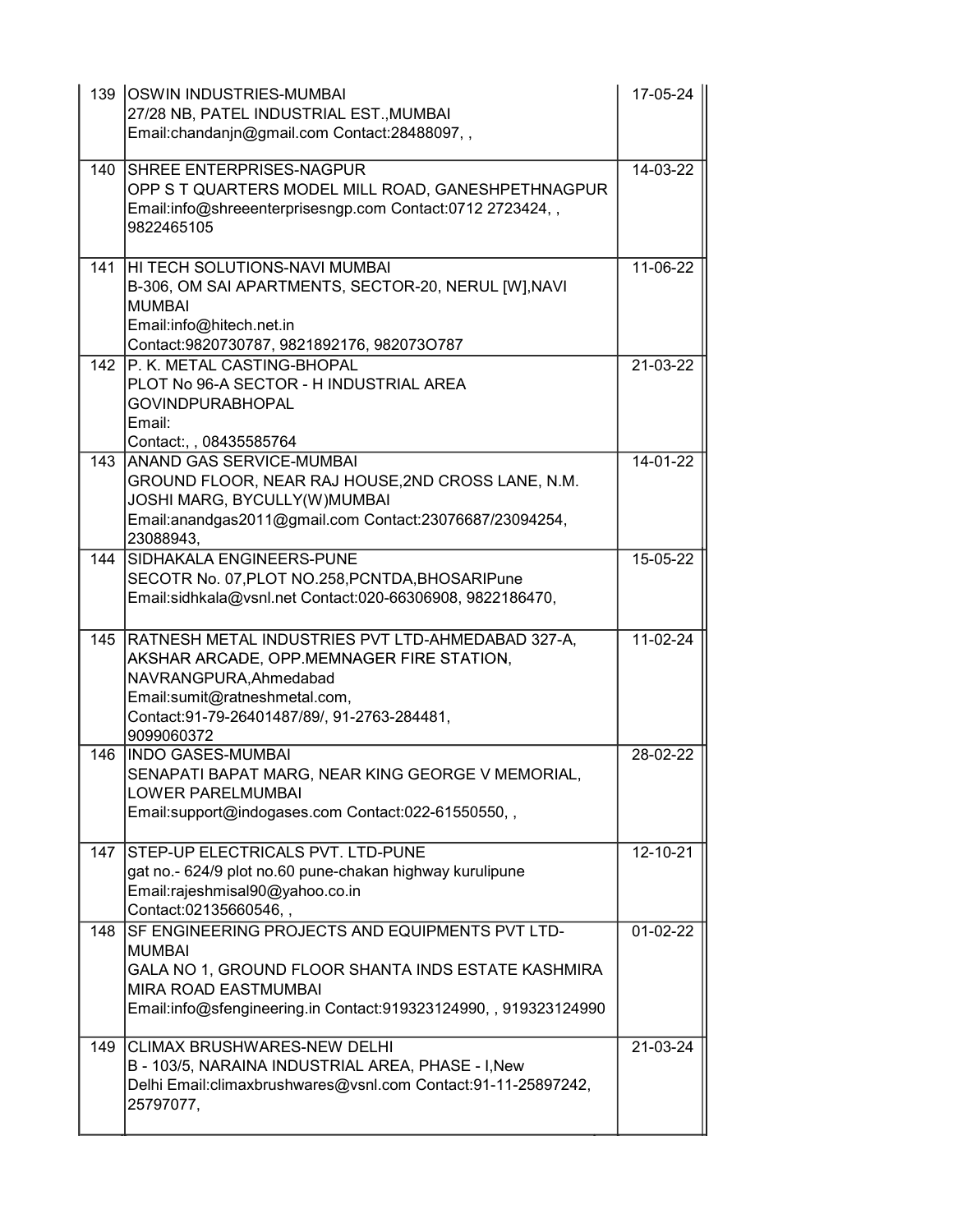|      | 150 HIND ENTERPRISES-MUMBAI<br>13, JAYRAJBHAI LANE, SUKHLAJI STREET, MUMBAI<br>Email:hindfrontoffice@gmail.com Contact:022-23070594,<br>9821260495.                                                                                         | 23-05-24       |
|------|---------------------------------------------------------------------------------------------------------------------------------------------------------------------------------------------------------------------------------------------|----------------|
| 151  | SHREE STEEL WIRE ROPES LIMITED-MUMBAI<br>2ND FLOOR, SHIV ASHISH COMMERCIAL COMPLEX, PLOT NO.<br>10, 19TH ROAD, CHEMBUR, 400071Mumbai<br>Email:sswri@bholenathcos.com. Contact:25274142, 25291170,                                           | 03-12-23       |
| 152  | THE MAKARDHWAJ ENTERPRISES-MUMBAI<br>13-D, CHHOTU TERRACE, S.B. ROAD, COLABA, Mumbai<br>Email:prop@makardhwaj.com Contact:22046303,,                                                                                                        | 22-12-22       |
| 153  | HANS ENTERPRISES-MUMBAI.<br>BUILDINGNO. D/4, FAT NO.301, MADHAV SHRISHTI, NEAR GIDRJ<br>HILL, KHADAKPADA, KALYAN [WEST],<br>-421301.KALYAN<br>Email:hans.enterprises@rediffmail.com Contact:022-22973898,,<br>9869040353                    | 15-07-22       |
| 154  | <b>DIVYA AGROCHEM PRIVATE LIMITED-MUMBAL</b><br>408, 4TH FLOOR, DHEERAJ HERITAGE, S. V. ROAD, MILAN<br>SUBWAY JUNCTION, SANTRACRUZ [W] MUMBAI-400054.MUMBAI<br>Email:divyaagrochem@gmail.com Contact:9102226611281,<br>26611282, 7045791047 | 03-03-24       |
| 155  | BHAVANI ENVIRO TECHNOLOGIES PRIVATE LIMITED- MUMBAI<br>PLOT NO.A-193 OPP PANNA TEXTILES MIDC PHASE-1<br>DOMBIVLI(EAST)THANE<br>Email:deepak.deshpande@bhavanienviro.com Contact:912516571,<br>6571090,                                      | 16-06-24       |
| 156  | ASHUTOSH RUBBER PVT LTD-RAJKOT STERLING APTSS, NEAR<br><b>JUBLIEE BAUG CHOWK,</b><br>JAWAHAR ROAD, RAJKOT-360001. GUJARAT.RAJKOT<br>Email:mktg@ashutoshrubber.com Contact:912812229090, 281-<br>2226161, 8511160808                         | 01-08-21       |
| 157  | DHIRAJLAL MORARJI-MUMBAI<br>ANAND BLDG, GROUND FLOOR, 82/84, KAZI SAYED STREET,<br>MUMBAI-400003.MUMBAI<br>Email:dhirajlal.morarji@usa.net<br>Contact:91-22-23423985, 23423986, 9321083349                                                  | 27-05-22       |
| 158  | ELPHIEPOLY-PALGHAR<br>PLOT NO.14-B, SURVEY NO. 62, GANESH INDUSTRIAL ESTATE,<br>BEHIND BURMA-SHELL PETROL PUMP, VASAI[E] DIST. PALGHAR-<br>401208.PALGHAR<br>Email:dharmesh@elphiepoly.com Contact:918080806111,<br>9820193593, 8080801020  | 09-07-22       |
| 159  | <b>SV TECH ENGINEERS-PUNE</b><br>GAT NO. 357/72/73/74, WAGHJAI NAGAR KHARABWADI<br><b>CHAKANPUNE</b><br>Email:director@svtechengineers.com Contact:, , 917888043111                                                                         | 15-02-24       |
| 160. | <b>ARVIND INDUSTRIES-PUNE</b><br>Gat No 1556, B-3, Shelar Wasti Dehu Alandi Road                                                                                                                                                            | $02 - 11 - 23$ |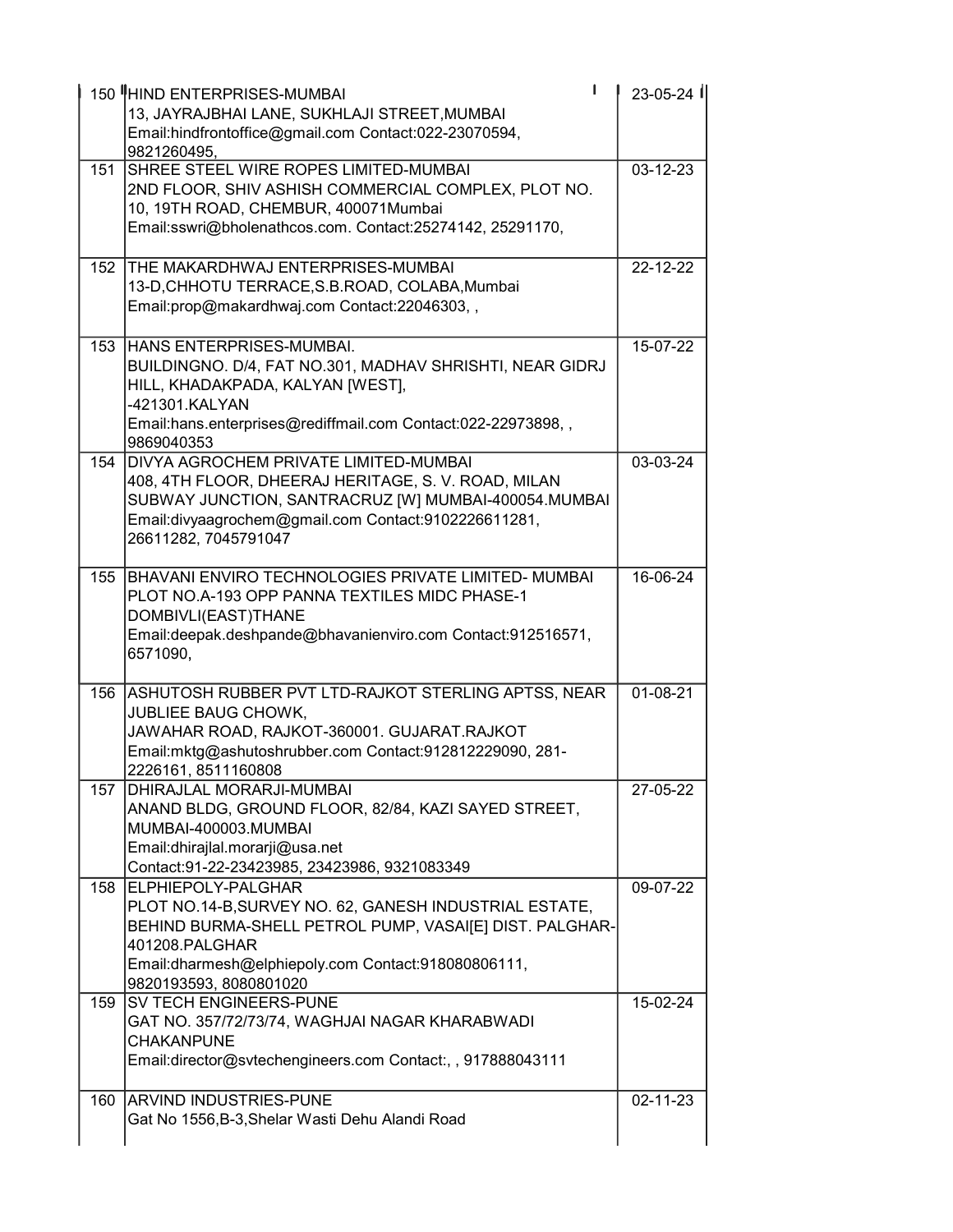|     | chikhaliPune Email:arvind.upadhyay@ymail.com<br>Contact:919765404430, 020 66303935,                                                                                                                                          |          |
|-----|------------------------------------------------------------------------------------------------------------------------------------------------------------------------------------------------------------------------------|----------|
| 161 | <b>STEELTEK METALS-MUMBAI</b><br>23, DHUMAL HOUSE, 3rd FLOOR, 1 ST CARPENTER STREET, C.P.<br><b>TANKMumbai</b><br>Email:steeltek.mktg@gmail.com Contact:91 22 66518976,,<br>919869627377                                     | 25-02-24 |
| 162 | KUSAM ELECTRICAL INDUSTRIES LIMITED-MUMBAI G-17<br>, BHARAT INDUSTRIAL ESTATE,<br>T.J.ROAD, SEWREE(W), Mumbai<br>Email:kusam meco@vsnl.net Contact:022-24156638,, 9969930918                                                 | 22-12-22 |
| 163 | ARYAN EXPORTERS (P) LTD.-LUCKNOW B 1 INDUSTRIAL AREA<br>AMAUSIlucknow<br>Email:raviaryan@mantraonline.com Contact:522-436518, 437456,<br>7318001900                                                                          | 17-07-22 |
| 164 | <b>DADA ENERGIES LTD-HYDERABAD</b><br>7-198, VINAYAK NAGAR, I.D.A, PHASE1. JEEDIMETLA, HYDERABAD<br>Email:www.capcocapacitor.com Contact:040-23090483,,                                                                      | 10-07-22 |
| 165 | JAMESON AND MAGRUDAR CO. (P) LTD.-KOLKATA 33/1, MUNSI<br>SADRUDDIN LANE, Kolkata<br>Email:gmuskara@rediffmail.com Contact:3090-6276, 9830140174,                                                                             | 12-03-22 |
| 166 | P. A. SALES CORPORATION-DELHI<br>307, AGGARWAL PLAZA, L.S.C., CU-BLOCK,<br>PITAMPURA, DELHI. 110034 Delhi<br>Email:pa_sales@rediffmail.com Contact:27347513, 27348095,<br>9810113181                                         | 09-03-24 |
| 167 | <b>ORIENTAL ENTERPRISE-MUMBAI</b><br>P.O.BOX NO. 3205, TRIBHOUVAN BLDG., IIND FLOOR, ABOVE<br>I.D.B.I. BANK, PYDHONIE.MUMBAI<br>Email:mtm1949@gmail.com Contact:23435145, 23442746,                                          | 22-12-22 |
| 168 | <b>PACKING HOUSE-MUMBAL</b><br>9, KAZI SAYED STREET, SHOP NO.3, MASJID BUNDER<br>ROAD, MUMBAI<br>Email:packinghouse77@yahoo.co.in Contact:23454155, 9821562255,<br>9821562255                                                | 21-03-24 |
| 169 | <b>DESH WIRE PRODUCTS PVT. LTD.-MUMBAI</b><br>34, KEMBROS IND. ESTATE, BHANUDP SONAPUR LANE, OFF.<br>L.B.S. MARG, BHANDUP (WEST), MUMBAI<br>Email:deshireproducts@ rediffmail.com. Contact:25650942, 25684607,<br>9822012773 | 24-06-22 |
| 170 | BUMPER INDIA PVT.LTD-MUMBAI<br>NAVRATANA APARTMENT, ASARA COLONY ROAD, BORIVALI (<br>EAST), Mumbai<br>Email:mayfield@vsnl.com Contact:28704561, 2870 4570,                                                                   | 19-03-22 |
| 171 | A.D.ELECTRO STEEL CO.PVT.LTD-KOLKATA 28, STRAND ROAD<br>(3RD FLOOR)KOLKATA                                                                                                                                                   | 08-02-24 |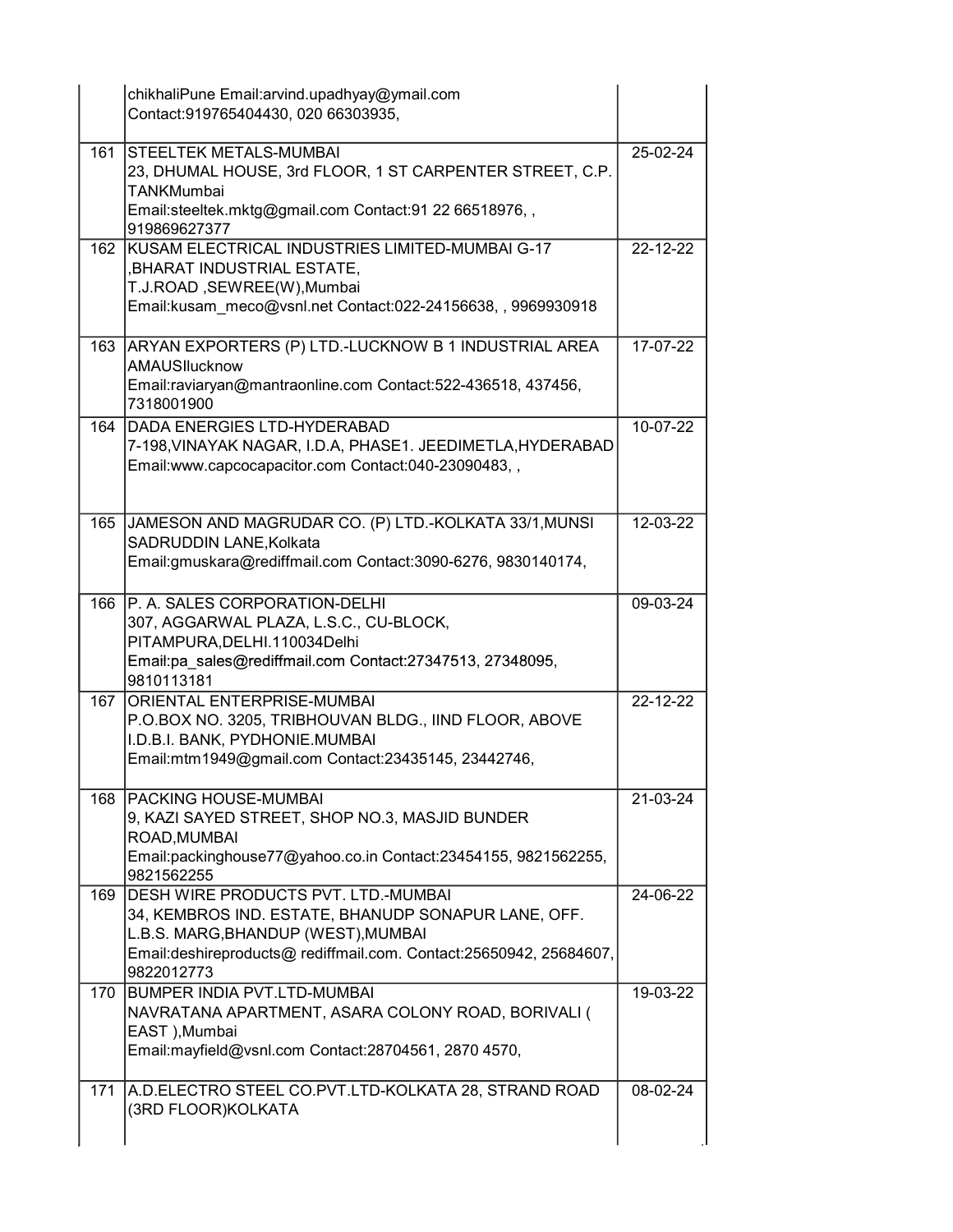|      | Email:adelectro@rediffmail.com Contact:2220-0714, 2220-3889,                                                                                                                                                       |                |
|------|--------------------------------------------------------------------------------------------------------------------------------------------------------------------------------------------------------------------|----------------|
| 172  | AMRATLAL AND DHIRAJLAL AND CO.-MUMBAI<br>412 SHAIKH MENON STREET OPPOSITE CRAWFORD<br>MARKETMumbai Email:info@atozworld.in<br>Contact:022-42122500, 022-42123500, 9324475408                                       | 15-09-22       |
| 173  | <b>PRADEEP ELECTRO MAGNETIC SYSTEM-MUMBAI</b><br>2/1, GANESH HSG. SOCIETY, BHATWADI, GHATKOPAR<br>[W] , Mumbai Email:<br>Contact:25142646, 9819636385,                                                             | 11-02-23       |
| 174  | <b>RELIABLE THERMOCRAFT-NASIK</b><br>SURVEY NO.81/82, PLOT NO.18, MIDC, AMBAD, NASHIKNASHIK<br>Email:works@reliablecrafts.com Contact:912536628665,,<br>9423927384                                                 | 13-01-22       |
| 175  | INDUSTRIAL RUBBER COMPANY-TRICHY No 239,<br>MANAYERIPATTI MAIN ROAD,<br>VENDAYAMPATTY, THANJAVUR[TK], TAMILNADU-<br>613402, TRICHY<br>Email:sales@irctyre.com<br>Contact:91-431-6573023, , 9360215356              | 04-07-22       |
| 176  | IMANASREKHA ENTERPRISES-MUMBAI<br>Plot No.134, House No. 210/211, Back side Hindustan police chowkey<br>chowk, Behind Bank of Maharashtra, Mulund (W), Mumbai<br>Email: vhf@manasrekha.com Contact: 912225696200,, | 25-08-22       |
| 177  | VISHAL SURGICAL EQUIPMENT CO. PVT. LTD.-MUMBAI<br>Udyog Mandir Unit No301 3rd Floor Building No2 Mogul Lane, Mahim<br>(W)Mumbai Email: vishalmu@vishalsurgical.co.in<br>Contact: 9102224442995,,                   | 13-01-22       |
| 178. | UNI TECH AUTOMATION PRIVATE LIMITED-PUNE<br>S. no. 79/2, Plot No. 7, Shivane, Pune Email:info@uni-<br>techautomation.com Contact:91-20-25292392,, 7875440194                                                       | $21 - 05 - 22$ |
| 179  | MAHADEV INDUSTRIES-GHAZIABAD<br>95, IST FLOOR, TAGORE PARK, MODEL TOWN-I, NEW<br><b>DELHIDELHI</b><br>Email:info@mahadevropes.com Contact:01202696200,, 9811119301                                                 | 20-12-21       |
| 180  | SPG AUTO COMPONENTS PRIVATE LIMITED-MUMBAI GALA<br>NO.2, SHRI SAI KRIPA BHAVAN, NEAR OUR LADY SCHOOL<br>PEREIRAWADI, SAKI NAKAmumbai<br>Email:spgind10@hotmail.com Contact:9324728213, 022-28526455,<br>7666199605 | 12-08-22       |
| 181  | <b>SUBHASH SALES CORPORATION.-MUMBAI</b><br>First Floor, Office No. 3, Kandivali Kamalvan CHS Ltd, Dahanukar<br>Wadi, M.G. Road, Kandivali(W)MUMBAI<br>Email:skothari@bom3.vsnl.net.in<br>Contact: 28682173,,      | 18-12-21       |